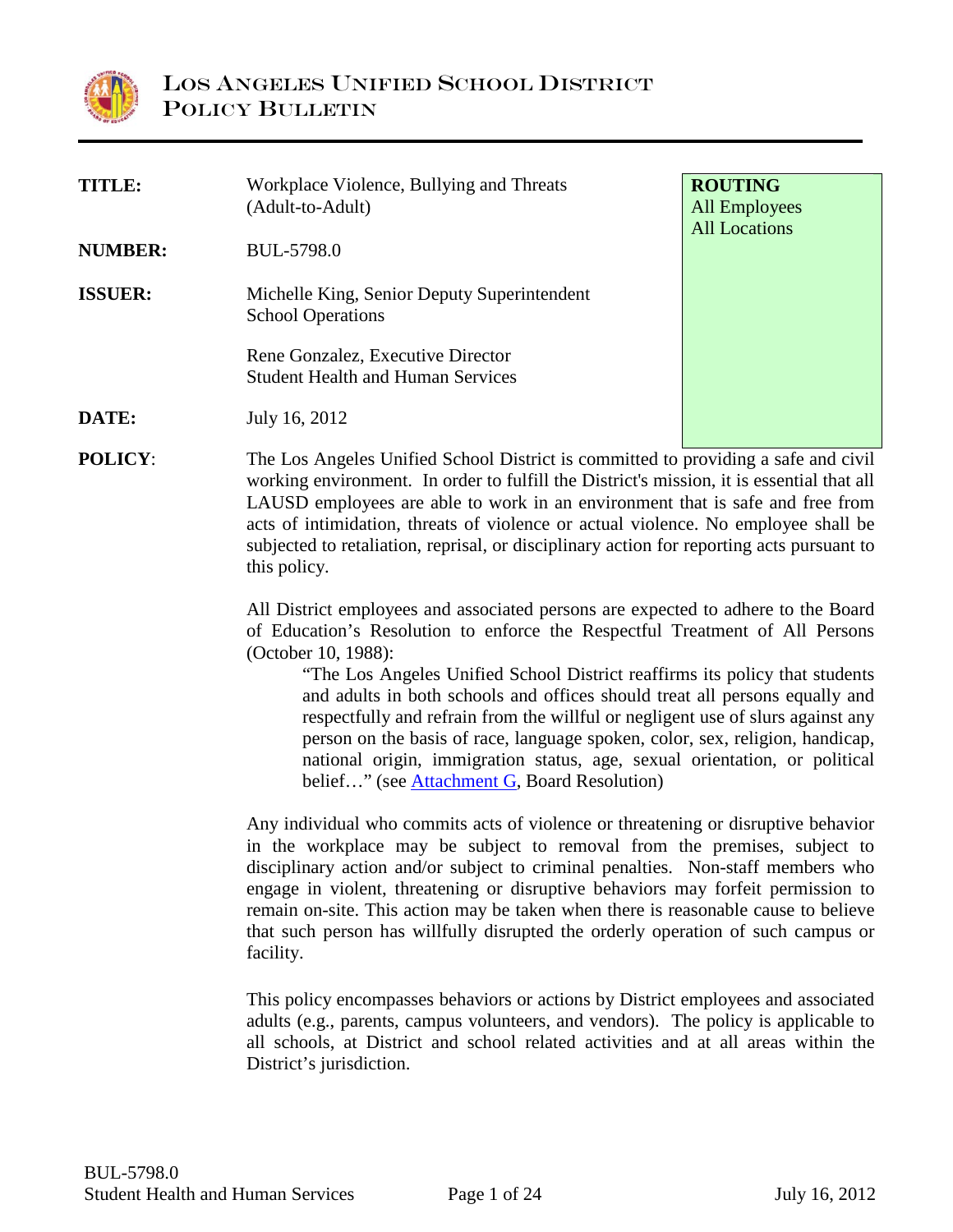

| <b>MAJOR</b>       | This Bulletin replaces BUL-5610.0, titled "Workplace Violence, Bullying and                                                                                                                                                                                                                                                          |
|--------------------|--------------------------------------------------------------------------------------------------------------------------------------------------------------------------------------------------------------------------------------------------------------------------------------------------------------------------------------|
| <b>CHANGES:</b>    | Threats (Adult-to-Adult)," issued by the Office of School Operations and the Office<br>of Curriculum, Instruction and School Support on September 29, 2011. It reflects<br>the new reorganization of local districts into Educational Service Centers (ESC)<br>and provides updates in protocol and resource contact information.    |
| <b>PURPOSE:</b>    | The purpose of this bulletin is to outline administrative procedures governing<br>workplace violence, bullying and threats involving employees and associated<br>adults. The District prohibits violence, bullying and threats by or against any<br>District employees, parents, or persons doing business with or for the District. |
| <b>BACKGROUND:</b> | Workplace violence disrupts the learning and working environment, undermines<br>productivity, and results in significant human and fiscal costs. Threat assessment                                                                                                                                                                   |

- productivity, and results in significant human and fiscal costs. Threat assessment and threat management in the workplace is recognized as a challenging and dynamic process that calls for responses and interventions from administration, staff, law enforcement and the school community.
- **GUIDELINES**: The following guidelines apply:

## I. **DEFINITIONS**

#### **Workplace Violence (WPV)**

Workplace Violence falls on a continuum that recognizes severity, frequency, and recency. WPV can be impacted by individual characteristics, environmental stressors, and/or the relationship between involved parties. Any act of physical, verbal or emotional aggression, and represents a continuum of behaviors that includes threats, violence, harassment, bullying, stalking, vandalism, emotional abuse, intimidation, and other forms of conduct that create anxiety, fear, and a climate of distrust in the work/educational setting.

#### **Threats**

The expression of a willful intent or desire to inflict harm that would likely result in death, bodily injury, physical damage to property, or disruption to institutions or District-sponsored activities. A threat may be direct, indirect, verbal, non-verbal, written, or electronic and may target an individual, a particular group on campus, the entire school, or the community.

## **Associated Person**

Includes but is not limited to parents/guardians, campus volunteers, vendors, former students, former employees, domestic partners and relatives or friends of employees or students.

#### **Bullying**

Any severe or pervasive physical or verbal act or conduct, including electronic communications, and including one or more acts committed by an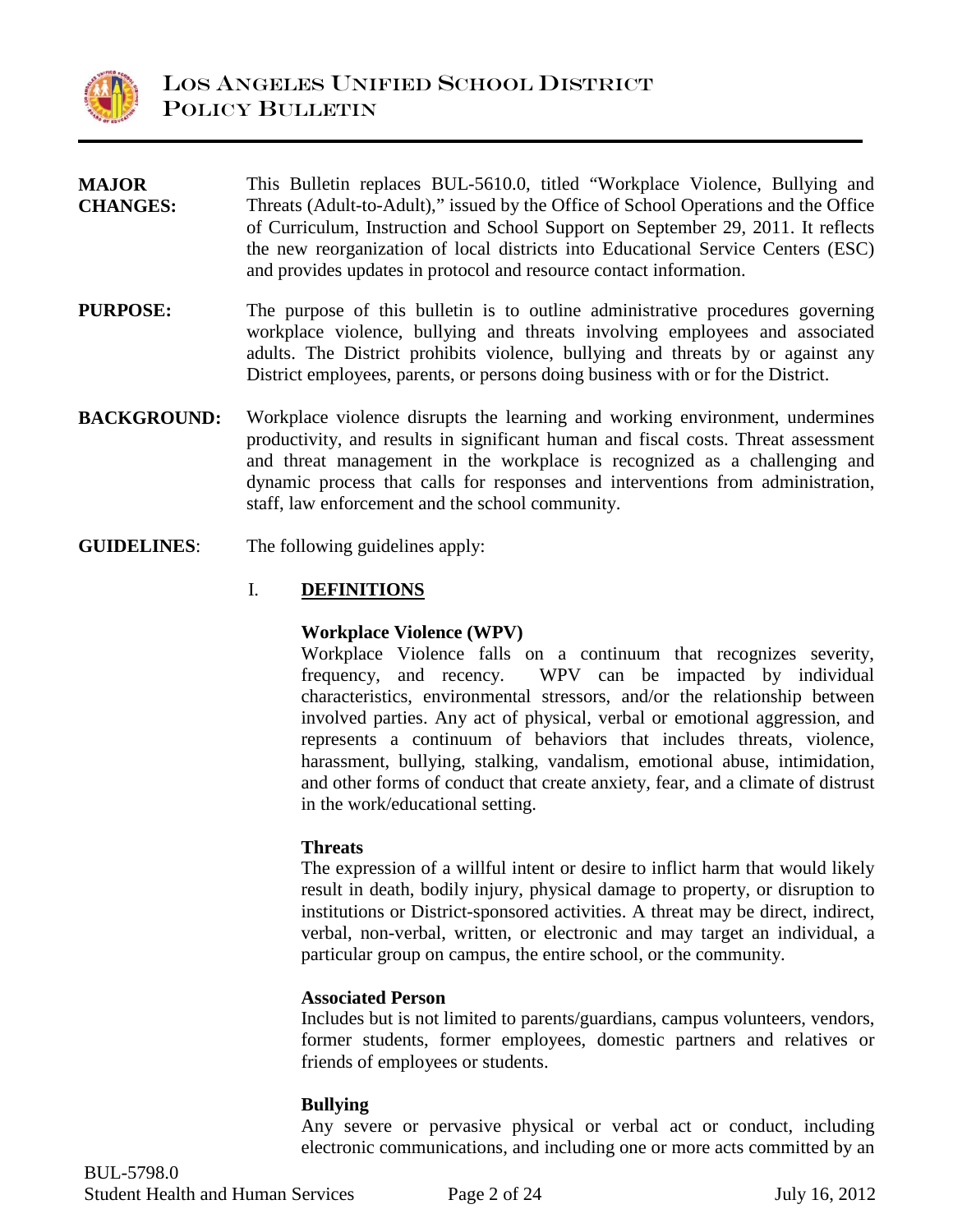

individual or group, directed toward one or more adults that has or can be reasonably predicted to have one or more of the following effects on a reasonable person:

- 1. Reasonable fear of harm to person or property of the target(s)
- 2. Substantially detrimental effect on physical or mental health of the  $target(s)$
- 3. Substantial interference with work performance
- 4. Substantial interference with ability to participate in or benefit from school services, activities, or privileges

#### **Discrimination/Harassment**

Discrimination is different treatment of an individual on the basis of a protected category in the context of an educational program or activity, without a legitimate, nondiscriminatory reason, that interferes with or limits the ability of the individual to participate in or benefit from the services, activities or privileges provided by the District.

Discriminatory Harassment is where (1) the target is subjected to unwelcome conduct related to a protected category; (2) the harassment was both subjectively offensive to the target and would be offensive to a reasonable person of the same age and characteristics in the same circumstances; and (3) harassment was sufficiently severe, pervasive, or persistent so as to interfere with or limit n individual's ability to participate in or benefit from the services, activities or opportunities offered by the school.

## **Hate Violence**

Any act punishable as a hate crime under the Penal Code, including a criminal act (threat, injury, use of force, damage or destruction of property) committed, in whole or in part, because of one or more actual or perceived characteristics of the victim: (1) disability; (2) gender; (3) nationality; (4) race or ethnicity; (5) religion; (6) sexual orientation; and/or (7) association with a person or group with one or more of these actual or perceived characteristics.

# II. **RESPONSIBILITIES OF DISTRICT EMPLOYEES**

All District employees are expected to:

- Adhere to the WPV policy and act in accordance with the policy.
- Promptly report any suspected WPV behaviors to your site administrator or designee by completing the Workplace Violence Complaint Form, [Attachment D.](#page-18-0)
- <span id="page-2-0"></span>• Cooperate in the investigation of employee WPV complaints by providing relevant information.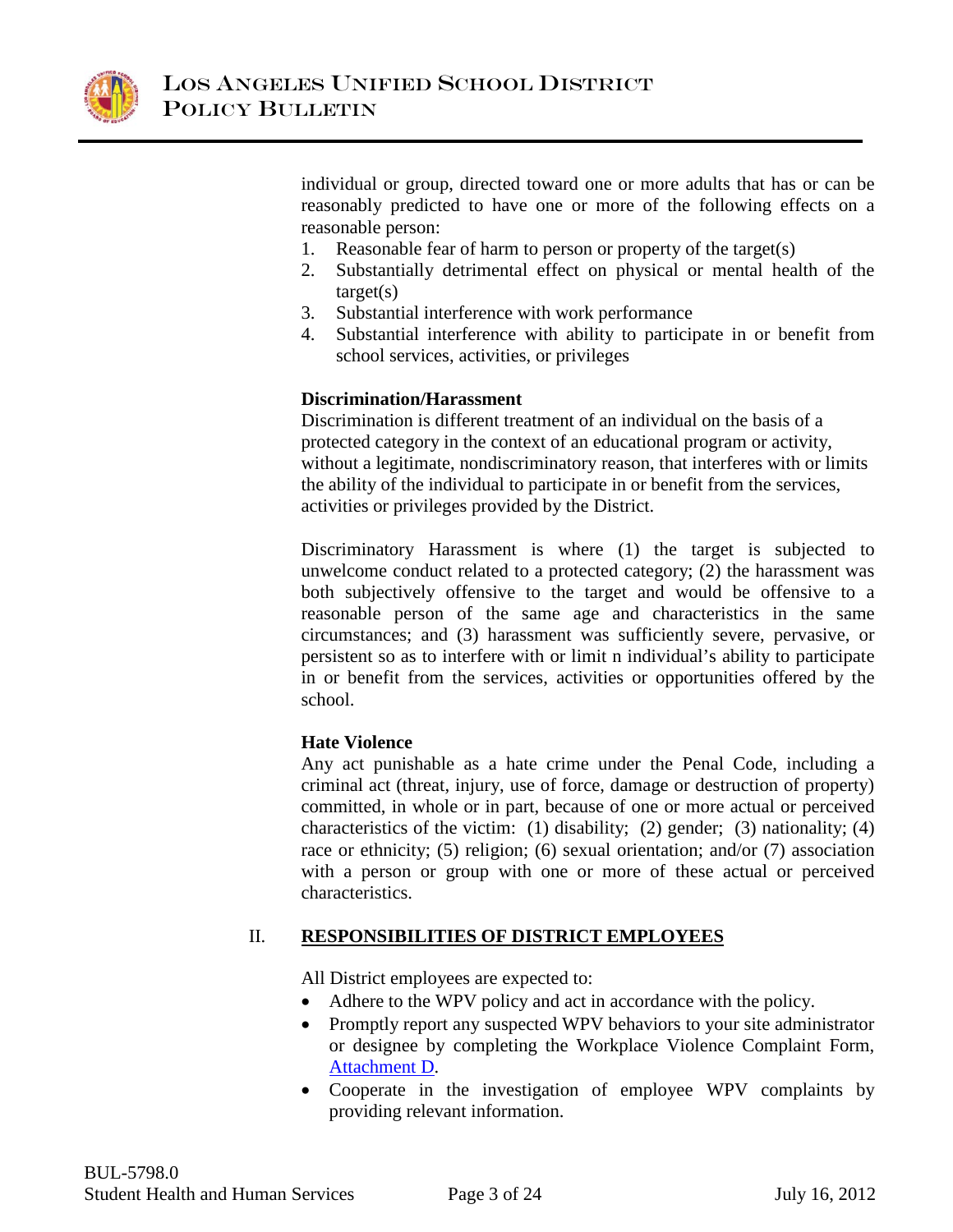

Additional responsibilities apply as follows:

A. Administrator/Designee must:

- 1. Establish a safe and respectful school or workplace environment.
- 2. Ensure that the WPV policy is implemented.
- 3. Investigate and respond to any verbal or written reports of violence, bullying or threatening behavior (see Attachment D).
- 4. Monitor and follow-up to ensure that the behavior has stopped.
- B. Educational Service Center (ESC) Administrators and Staff must:
	- 1. Be responsible for enforcing the WPV policy.
	- 2. Designate administrators to ensure the implementation of this policy.
- C. Central Office Staff must:
	- 1. Support this policy by assisting schools and work sites.
	- 2. Align this policy with related District initiatives.

# III. **GENERAL PROTOCOL FOR RESPONDING TO COMPLAINTS**

<span id="page-3-0"></span>The following are general procedures for the administrator/supervisor to respond to any complaints (See  $\frac{\text{Attachment A}}{\text{A}}$  for a checklist of the general procedures indicated below.):

- A. Secure campus/office safety.
- B. Assure involved parties that allegations are taken seriously.
- C. Investigate promptly and thoroughly.
- D. Request a factual written statement from the involved parties and, if appropriate, witnesses.
- E. Consult with ESC, Staff Relations and other offices, as appropriate.
- F. Take action to stop the behavior.
- G. Document actions taken.
- H. Implement disciplinary action as needed.
- I. If appropriate, the victim may file a criminal complaint with law enforcement.
- J. Continue to monitor behavior and address inappropriate behaviors.
- K. Document the incident in the Incident System Tracking Accountability Report (iSTAR).

*If the allegation is against an administrator/supervisor, that administrator's supervisor shall respond to the complaint (see Attachment D, Workplace Violence Complaint Form).*

# IV. **PROTOCOL FOR RESPONDING TO BULLYING**

The following are general procedures for the administrator/supervisor to respond to any complaints of bullying (see Attachment A for a checklist of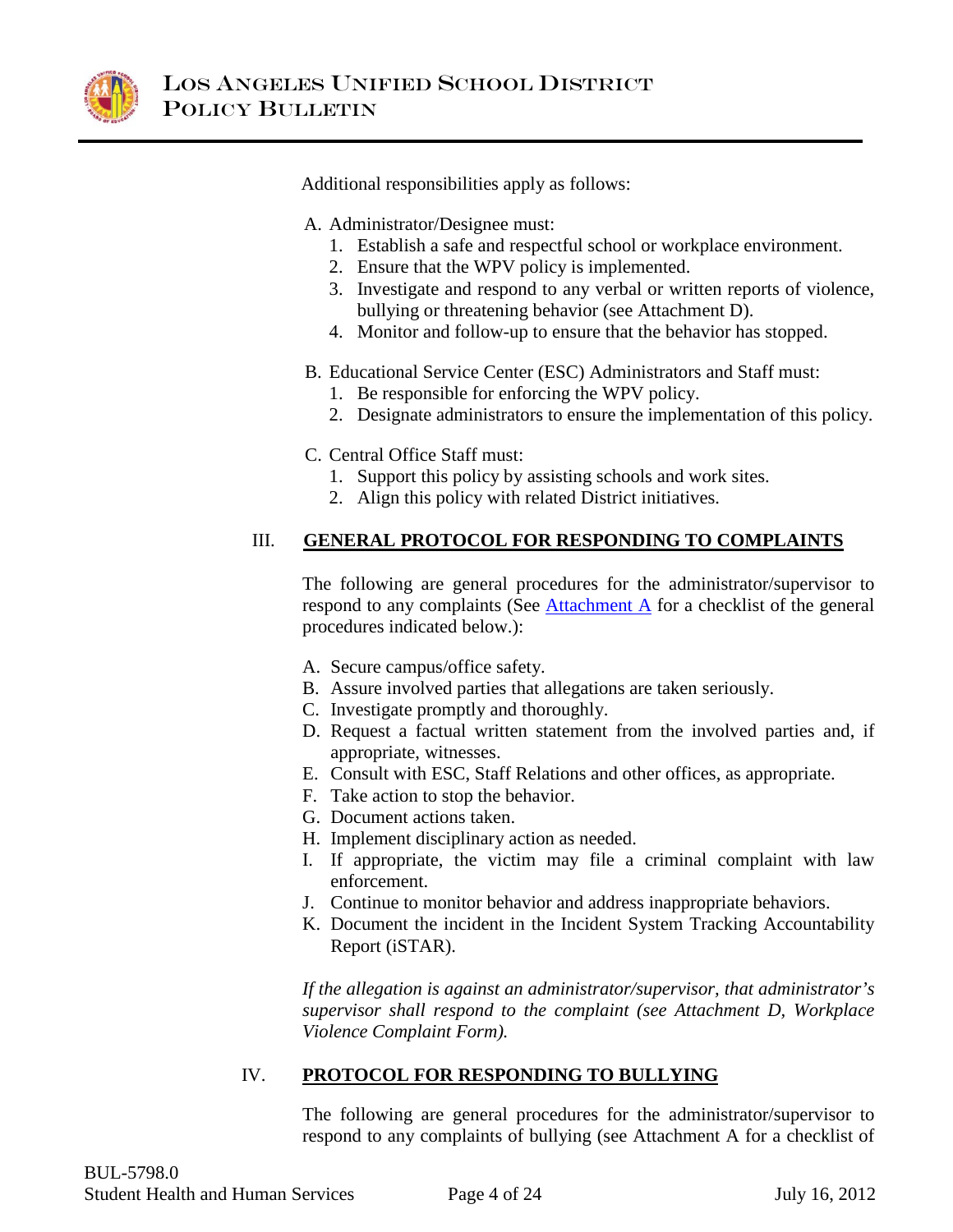

the general procedures indicated below):

- A. Secure campus/office safety.
- B. Assure involved parties that allegations are taken seriously.
- C. Investigate promptly and thoroughly.
- D. Request a factual written statement from the involved parties and, if appropriate, witnesses.
- E. Consult with ESC, Staff Relations and other offices, as appropriate.
- F. Take action to stop the behavior.
- G. Document actions taken.
- H. Implement disciplinary action, if needed.
- I. If appropriate, the victim may file a criminal complaint with law enforcement.
- J. Continue to monitor behavior and address bullying behaviors.
- K. Document the incident in iSTAR.

*If the allegation is against an administrator/supervisor, that administrator's supervisor shall respond to the complaint.*

# V. **RESPONDING TO HARASSMENT AND DISCRIMINATION**

For matters of harassment and discrimination in employment, based on age, color, disability, national origin, race, religion, marital status, veteran status, sex (including sexual harassment), sexual orientation, gender identity or political affiliation contact the Equal Opportunity Section at (213) 241-7685.

## VI. **PROTOCOL FOR RESPONDING TO WORKPLACE VIOLENCE AND THREATS**

The following are general procedures for the administrator/supervisor to respond to any reports of workplace violence or threats. The urgency of the situation will dictate the order in which the subsequent steps are followed. (See Attachment A for an abbreviated version of the general procedures indicated below.)

- A. Secure Campus/Office Safety
	- 1. Call 911 for immediate, emergency life threatening situations.
	- 2. Call Los Angeles School Police Department (213) 625-6631 or local law enforcement for assistance at the worksite.
	- 3. Secure site and/or implement lockdown, if necessary.
	- 4. Contact the Los Angeles County Department of Mental Health ACCESS (800) 854-7771 for a mental health evaluation to determine risk to self or others and possible hospitalization (see Section VI, G3).
	- 5. Warn the intended victim(s) of the threat and/or take reasonable steps to protect the threatened individual(s) in the workplace.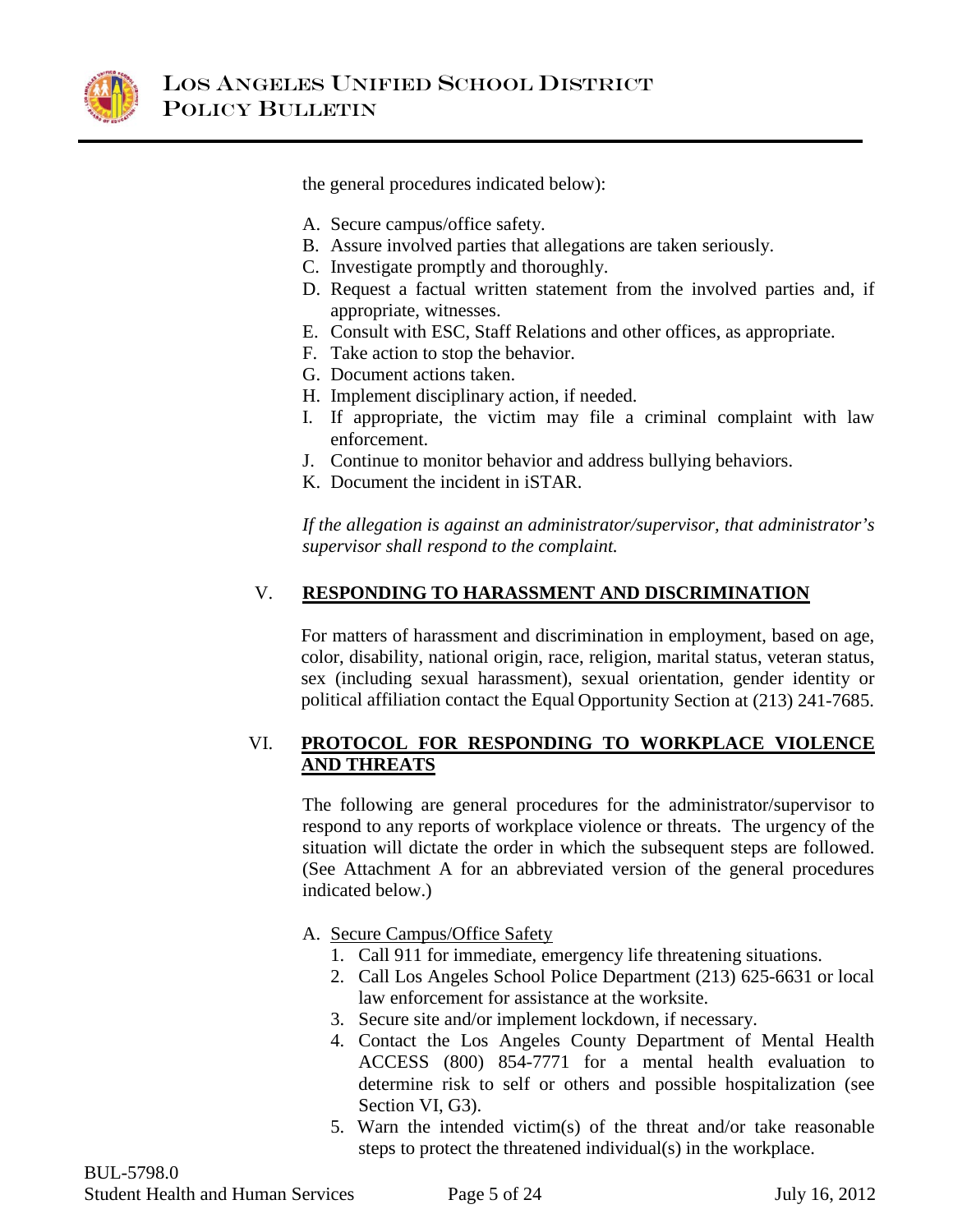

- 6. For assistance and consultation, contact School Mental Health, Crisis Counseling and Intervention Services at (213) 241-2174 or (213) 241-3841.
- B. Notify
	- 1. ESC Operations Staff, ESC Instructional Staff, Unit Supervisor.
	- 2. Staff Relations.
	- 3. Other offices, as appropriate (see Attachment E, Resource List).
	- 4. Document the incident in iSTAR.
- D. Investigate

Prior to convening a multi-disciplinary threat assessment team, designated staff from the team should gather background information that includes:

- 1. Employee information (e.g., name, date of birth, employee number, address, make/model/license plate number of vehicle)
- 2. Emergency card information (e.g., family contact, health care provider information)
- 3. Attendance record
- 4. Review of District computers and property
- 5. Any history or discipline indicating concerning behaviors or related to the incident
- 6. Statements from witnesses (e.g., teachers, other staff, students), may be taken on the Workplace Violence Complaint Form (see Attachment D)
- 7. Family situation information
- 8. Triggering events or other personal stressors (e.g., mental/physical health, death, divorce, economic or family stressors, legal matters)
- 9. Access to weapons
- 10. Other pertinent information (e.g., written material, e-mails, pictures, social network postings)

*The privacy of the employee should be protected at ALL times, divulging information only on a need to know basis.*

C. Convene a Threat Assessment Team

The multi-disciplinary team may include, but not be limited to, an Administrator, a Los Angeles School Police Department Officer, and a School Mental Health Administrator. The person making the threat, the targeted individual(s), or witness(es) should not be part of the threat assessment team meeting.

Critical roles of effective teams include:

1. Communication among all key stakeholders. The administrator/ supervisor shall coordinate and document all actions.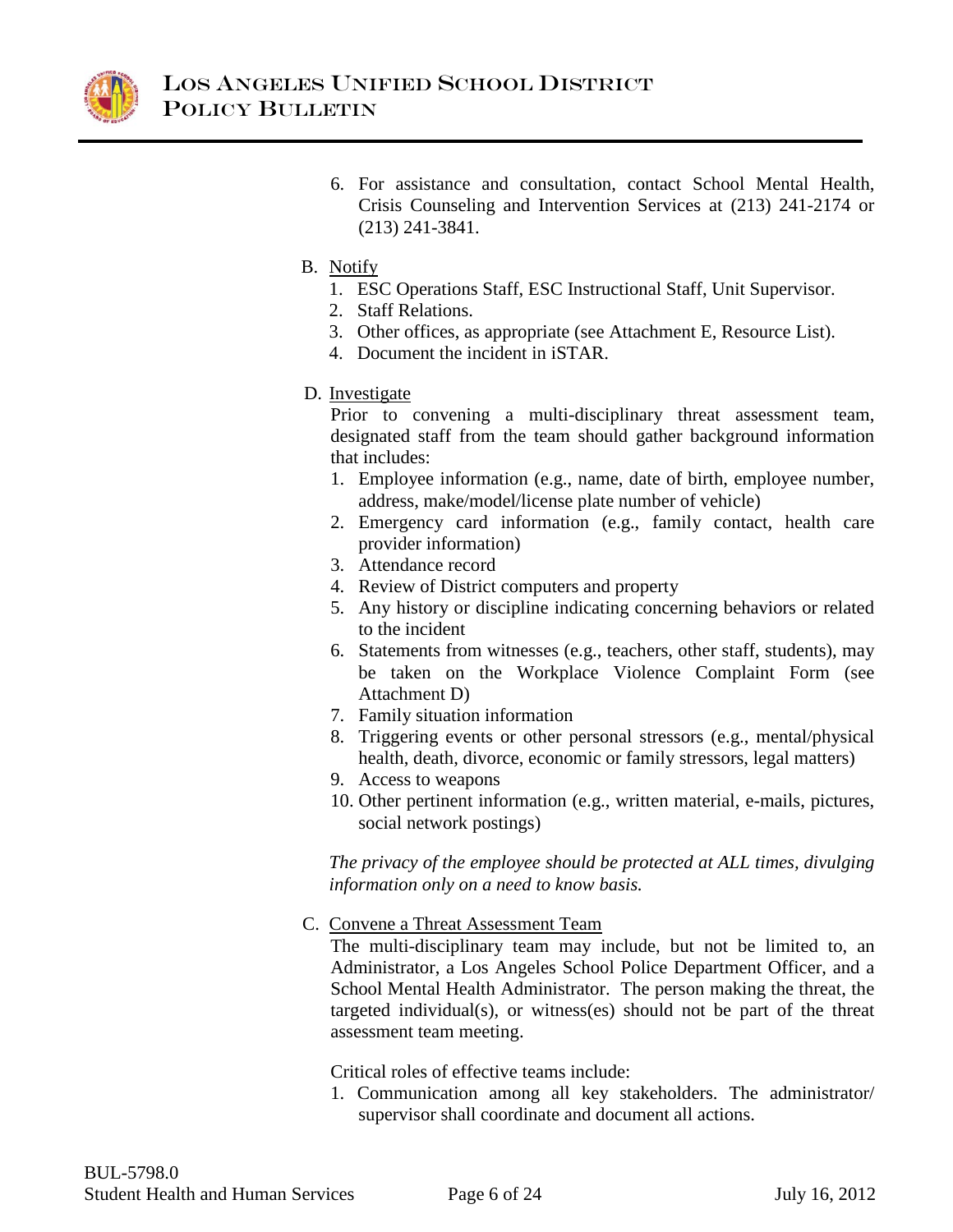

- 2. Collaboration across institutional boundaries, including law enforcement and mental health.
- 3. Coordination of services for prevention, early identification, and interventions.
- 4. Sharing of information shall be restricted to those persons with a need to know. Information must not be discussed or divulged concerning any involved parties to any other person(s).
- 5. Consultation with other resources may include: ESC Administrator of Operations, ESC Operations Coordinator; Office of General Counsel; Equal Opportunity Section; Staff Relations; School Mental Health, Crisis Counseling and Intervention Services; Human Relations, Diversity and Equity.
- <span id="page-6-1"></span><span id="page-6-0"></span>E. Assess for Risk to Self or Others
	- 1. The administrator/designee will meet with the person making the threat to complete a risk assessment using [Attachment B,](#page-14-0) Workplace Violence Risk Assessment Checklist and [Attachment C,](#page-16-0) Suicide Risk Assessment Checklist. The questions should not be read to the person, but rather should be used as a guide while assessing the individual.
	- 2. The administrator/designee collaborates with the multi-disciplinary threat assessment team to determine the level of risk by reviewing Attachment B, Workplace Violence Risk Assessment Checklist and Attachment C, Suicide Risk Assessment Checklist, as needed:
		- **Low Risk** Does not pose imminent danger to self or others; insufficient evidence for violence potential.
		- **Moderate Risk** May pose imminent danger to self or others, but there is insufficient evidence to demonstrate a viable plan of action to do harm.
		- **High Risk**  Poses imminent danger to self or others with a viable plan to do harm and exhibits extreme and/or persistent inappropriate behaviors; sufficient evidence for violence potential; qualifies for immediate arrest or hospitalization.
- F. Determine Appropriate Action Plan

Interventions will be based upon the severity and potential risk of the behaviors. The action plan determined by the team should be documented and managed by the school site administrator/designee. Actions may include:

- 1. Contact with and/or apprehension of person(s) who initiated the threat.
- 2. Removal of employee or person from premises.
- 3. Conference with person(s) initiating the threat and consider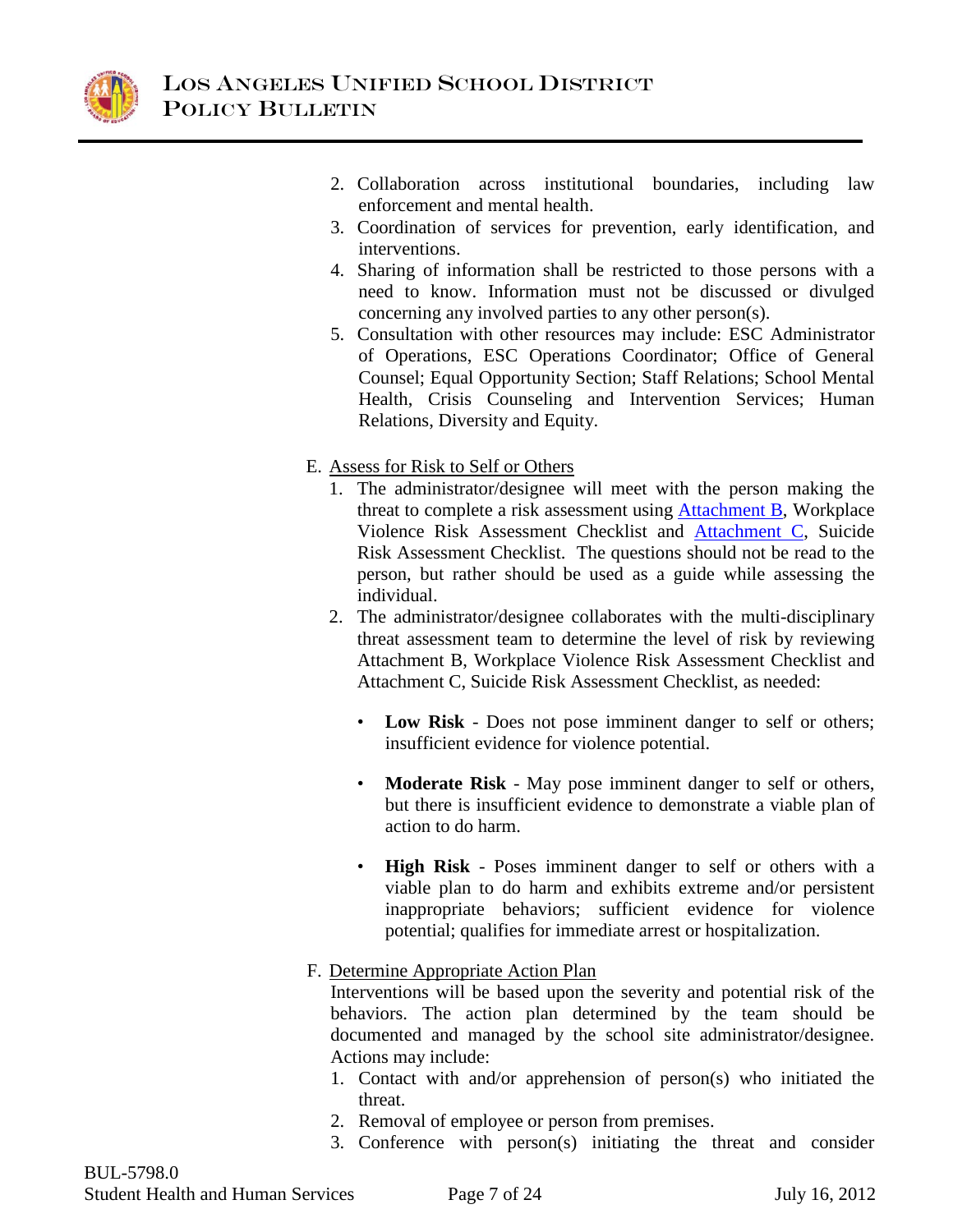

appropriate interventions and other actions, including discipline and change of work location.

- 4. There are circumstances that might increase the likelihood of an attack. Examples of triggers may include employment action, significant loss, or interpersonal conflict.
- 5. Warn and protect the targeted victim(s) of the threat and/or take reasonable steps to protect the threatened individual(s) in the workplace, when appropriate.
- 6. Design support system for the targeted individual and/or person who initiated the threat, if appropriate.
- 7. Send a disruptive person letter or obtain a restraining order, when appropriate.
- 8. Monitor progress toward reestablishing workplace safety.

## G. Additional Actions

Additional actions may be required if the behavior falls under any of the following categories:

- 1. Criminal Threat (bodily harm or an immediate physical threat)
	- a. Call Los Angeles School Police Department or local law enforcement.
	- b. Warn the intended victim(s) of the threat and/or take reasonable steps to protect the threatened individual(s) in the workplace.
	- c. Notify the ESC Operations Staff, ESC Instructional Staff, and/or Unit Supervisor, and Staff Relations.
- 2. Disciplinary Action
	- a. Contact Staff Relations or Human Resources to discuss procedures for discipline and/or intervention (include appropriate district representative(s) as deemed necessary to implement intervention plan).
	- b. Notify the ESC Operations Staff, ESC Instructional Staff, and/or Unit Supervisor, and Staff Relations.
- 3. Mental Health Evaluation
	- a. Adults who present with severe mental health/behavior issues, such as depression or suicidal ideation, should be addressed by the administrator/designee to discuss any concerns for their safety and health/mental health well-being.
		- (1) Determine the level of risk by reviewing Attachment B, Workplace Violence Risk Assessment Checklist and Attachment C, Suicide Risk Assessment Checklist, as needed. If the behaviors are determined to be high risk, secure emergency services by calling 911, Los Angeles County Department of Mental Health ACCESS (800) 854-7771, and/or School Police (213) 625-6631.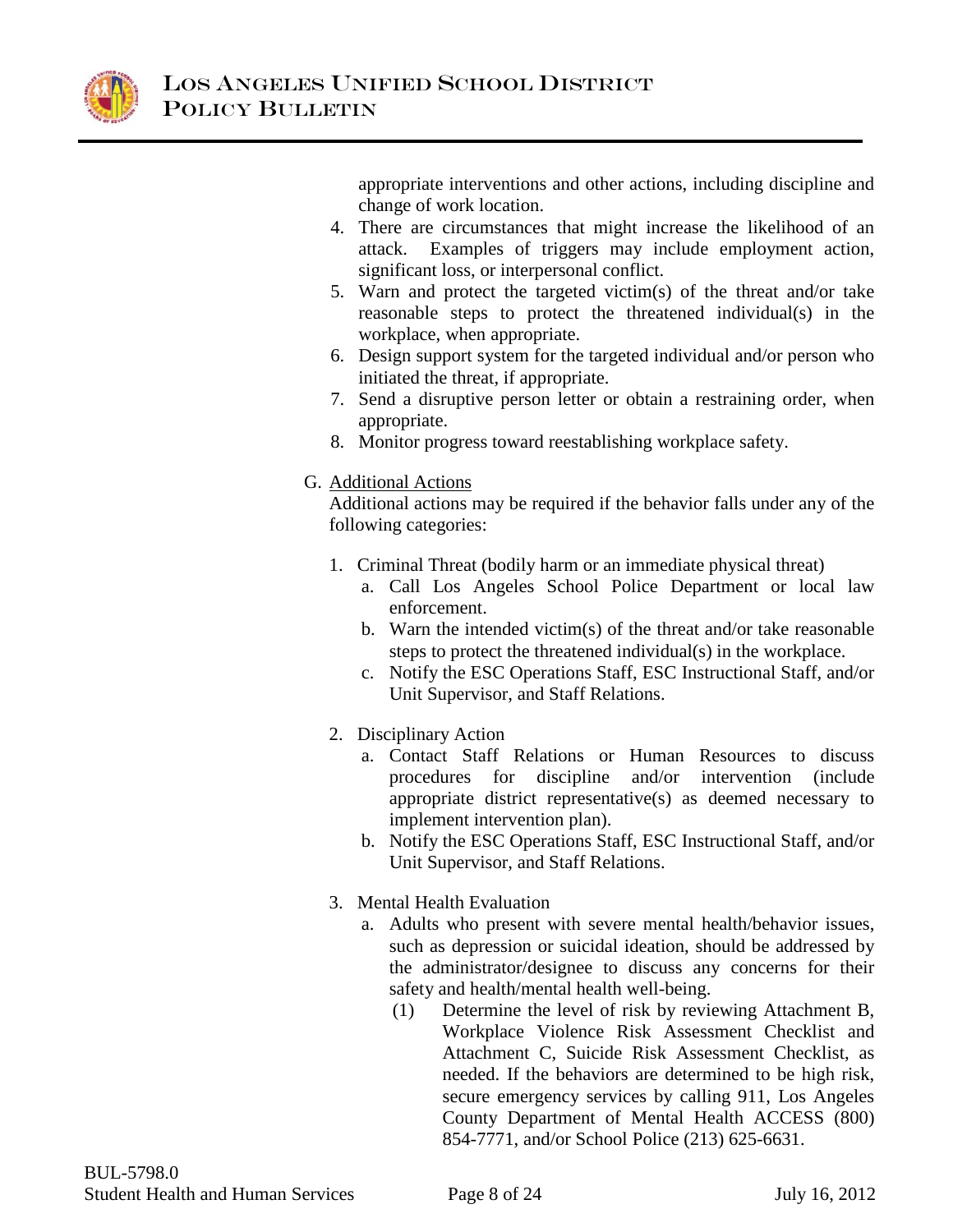

- (2) Monitor the situation until appropriate assistance arrives.
- b. Contact law enforcement to implement a welfare check, as appropriate.
- c. For assistance and consultation, contact School Mental Health, Crisis Counseling and Intervention Services at (213) 241-2174 or (213) 241-3841.

# 4. Employee Medical Issues

Contact Employee Health Services (213) 241-6326 for assistance and consultation on medical aspects that may be present in cases.

- a. If the employee is *moderate/high risk* appropriate action steps should take place to mitigate the risk prior to referring to Employee Health Services.
- b. If the employee is *low risk* and there are still concerns regarding ability to perform duties, this individual may be referred to Employee Health Services for a Fitness for Duty Evaluation.
- <span id="page-8-0"></span>c. If the employee has been off work for any length of time, including hospitalization, the individual may be referred to Employee Health Services for a Return to Work Clearance.
- H. Provide Resources (see [Attachment E,](#page-20-0) Resource List)
	- 1. Refer the employee to their health care provider for mental/physical health services.
	- 2. If the employee does not have a health care provider, refer to the Employee Assistance Program (800) 285-7717 for limited clinical support services.
	- 3. Associated persons may be provided with community resources.
	- 4. Provide the 24/7 Suicide Prevention Crisis Line (877) 727-4747.
- I. Monitor and Manage
	- 1. The administrator/designee will monitor and manage the case as it develops and until it has been determined that the individual no longer poses an immediate threat to self or others.
	- 2. Communication with appropriate parties on a need to know basis. This may include when the employee/adult has moved to a different worksite.
	- 3. Update iSTAR, as needed.
- J. Document All Actions
	- 1. Each administrator/designee shall maintain records and documentation of actions taken in the worksite for each case by completing an incident report in the iSTAR.
	- 2. The administrator/designee notes taken during the threat assessment meeting are for use by Los Angeles Unified School District attorneys. No copies of the notes shall be furnished to anyone including employees, students, or parents without permission from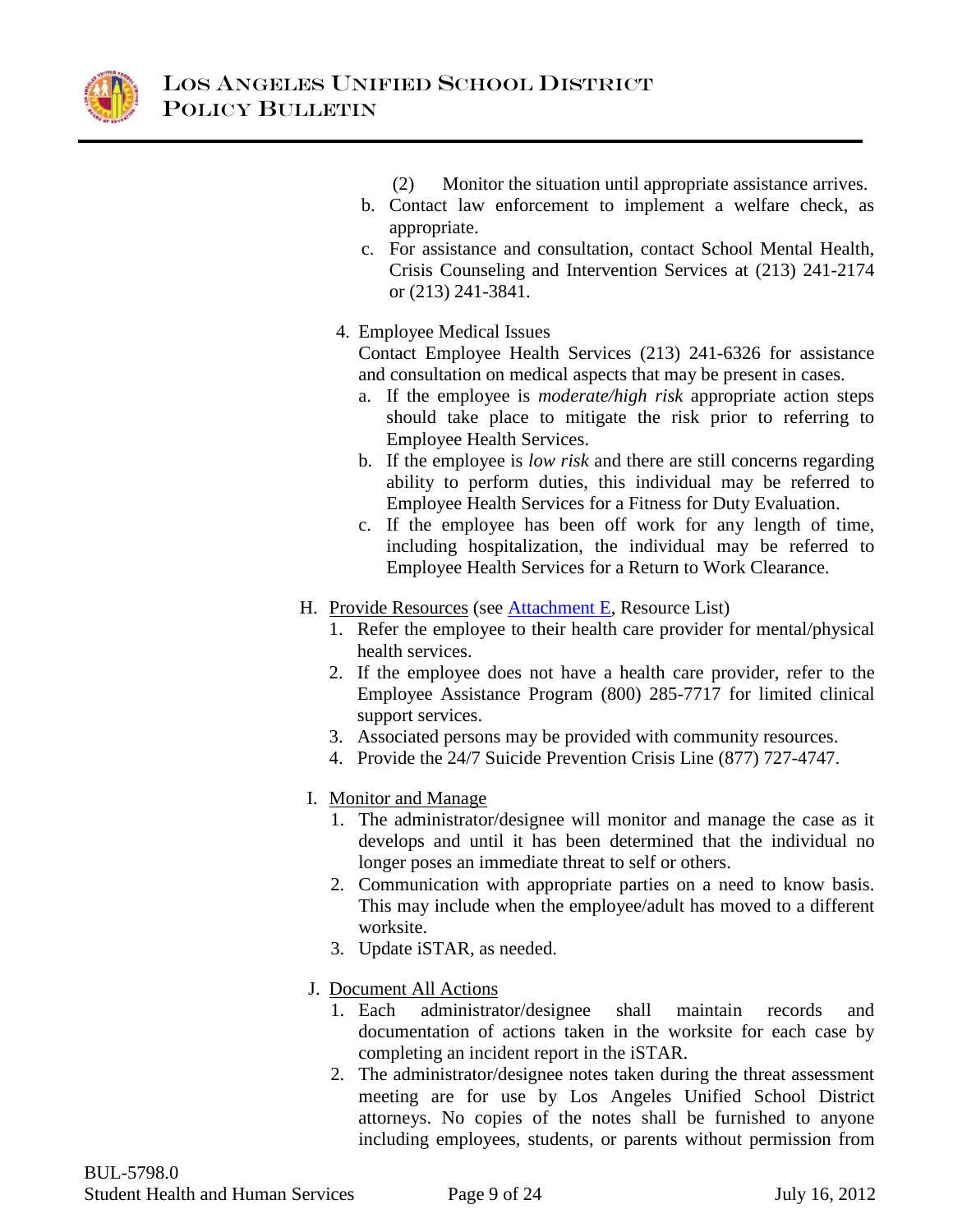

<span id="page-9-0"></span>the Office of General Counsel. [Attachment F,](#page-21-0) Inter-office Correspondence, may be used to document notes during a threat assessment meeting.

3. Notes, documents and records related to the incident are considered confidential information and remain privileged to authorized personnel. These notes should be kept in a confidential file separate and apart from the employee's personnel file.

# VII. **CONFIDENTIALITY**

All personnel matters are confidential and may not be shared, except with those persons who need to know. Information sharing should be within the confines of the District's reporting procedures and investigative process. The District will not tolerate retaliation against anyone for filing a complaint or participating in the complaint investigation process.

**AUTHORITY:** This is a policy of the Superintendent of Schools. The following legal authorities are applied in this policy:

> California Constitution Article 1, §28(c) California Civil Code §43.92 California Code of Civil Procedure §527.6 California Education Code §32210 et seq. California Education Code §35160 et seq. California Penal Code §422 California Penal Code §626 et seq. Los Angeles Municipal Code §63.94 *Ewing v. Goldstein,* 120 Cal. App 4th 807 (2004) *Tarasoff v. [Regents of the University of California](http://en.wikipedia.org/wiki/Regents_of_the_University_of_California) (1976)* 17 Cal. 3d 425, 551 P.2d 334, 131 Cal. Rptr. 14

**RELATED RESOURCES:** *[Acceptable Use Policy \(AUP\) For District Computer and Network Systems,](http://notebook.lausd.net/pls/ptl/url/ITEM/BB58050CF106D014E0430A000210D014)*  [BUL-999.5,](http://notebook.lausd.net/pls/ptl/url/ITEM/BB58050CF106D014E0430A000210D014) dated May 1, 2012.

*Activities of Outsiders*, Board Rule 1265, Amended 4-16-90.

*[Bullying and Hazing Policy \(Student-to-Student, Adult-to-Student, and Student-to-](http://notebook.lausd.net/pls/ptl/url/ITEM/8CDFC4E66F7D505AE0430A000210505A)Adult)*[, BUL-5212.0,](http://notebook.lausd.net/pls/ptl/url/ITEM/8CDFC4E66F7D505AE0430A000210505A) dated August 27, 2010.

*Contractor Code of Conduct*, LAUSD Ethics Office, Revised November 2006.

*Employee Code of Ethics*, LAUSD Ethics Office, Revised February 2003.

*Employment Discrimination Complaint Procedures*, BUL-S-27, dated December 3, 2001.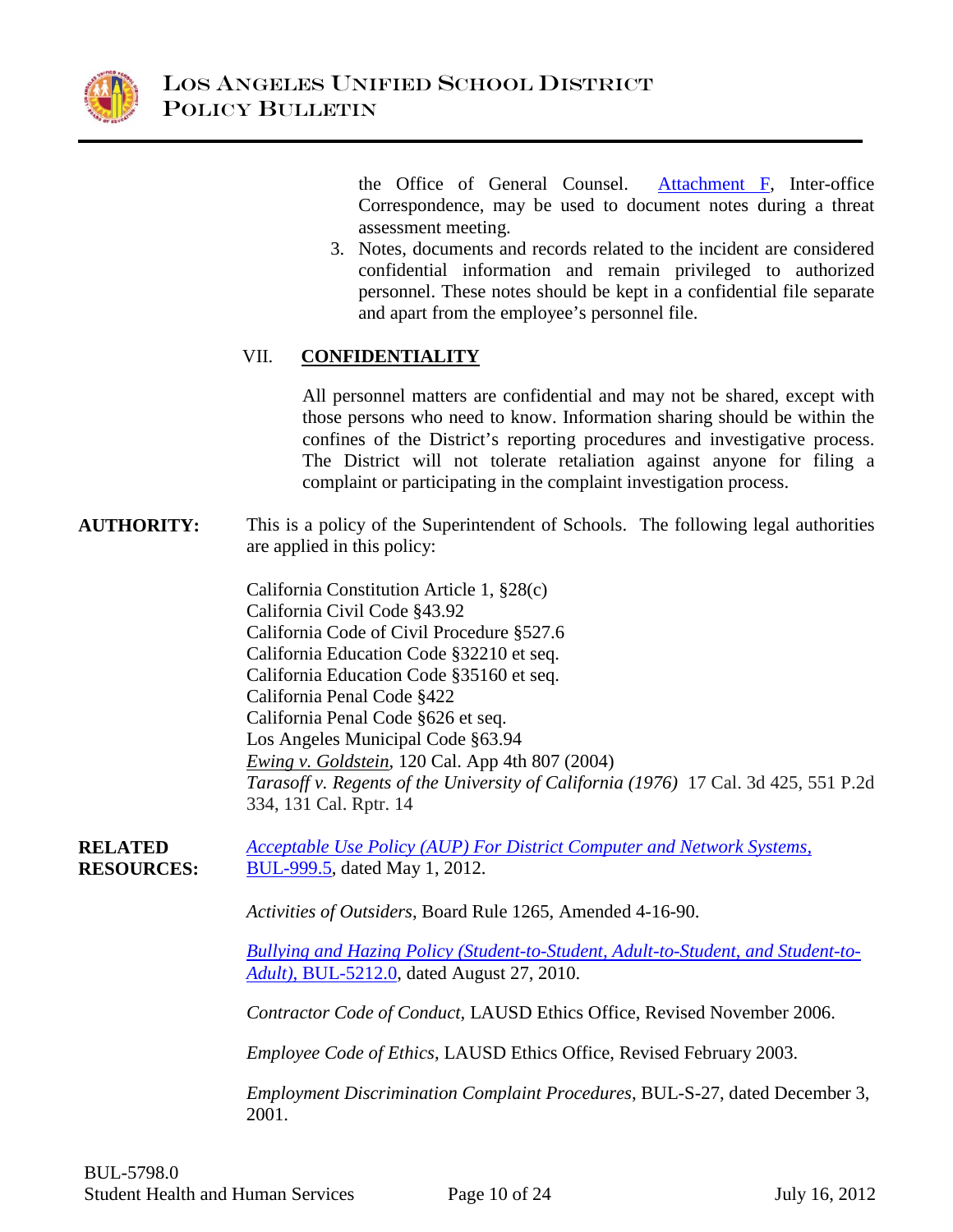

*[Incident System Tracking Accountability Report,](http://notebook.lausd.net/pls/ptl/url/ITEM/8DDD474C8D52403EE0430A000210403E)* BUL-5269.0, dated November 12, 2012.

*[Information Protection Policy](http://notebook.lausd.net/pls/ptl/url/ITEM/23E49E51DDCDC068E0430A000210C068)*, BUL-1077.1, dated December 5, 2006.

*[Lockdown Procedures for All Schools,](http://notebook.lausd.net/pls/ptl/url/ITEM/99871BC8BC027028E0430A0002107028)* BUL-5469.0, dated May 4, 2011.

*Los Angeles Unified School District Board Resolution*, "Respectful Treatment of All Persons," passed October 10, 1988.

*[Records Retention and Destruction \(Other than Pupil Records\)](http://notebook.lausd.net/pls/ptl/url/ITEM/C1D28BEE5B1AC082E0430A000210C082)*, BUL-5503.0, dated July 1, 2012.

*[Responding to and Reporting Hate-Motivated Incidents](http://notebook.lausd.net/pls/ptl/url/ITEM/01C8F754E6E0A0FAE0430A081FB5A0FA) and Crimes*, BUL-2047.0, dated October 10, 2005.

*Safe School Plans Update for 2012-2013*, REF-5511, Revised Annually.

*[Sexual Harassment Policy \(Employee-to-Employee\)](http://notebook.lausd.net/pls/ptl/url/ITEM/FCEA40A25BD37078E0330A081FB57078)*, BUL-1893.1, dated August 1, 2005.

*[Sexual Harassment Policy \(Student-to-Student, Adult-to-Student, and Student-to-](http://notebook.lausd.net/pls/ptl/url/ITEM/1F9EBE758959409CE0430A000210409C)Adult)*, [BUL-3349.0,](http://notebook.lausd.net/pls/ptl/url/ITEM/1F9EBE758959409CE0430A000210409C) dated November 29, 2006.

*[Title XI Policy/Complaint](http://notebook.lausd.net/pls/ptl/url/ITEM/15A671355DD490FCE0430A081FB590FC)* Procedures, BUL-2521.1, dated June 7, 2006

*[Uniform Complaint Procedures \(UCP\)](http://notebook.lausd.net/pls/ptl/url/ITEM/A28A5C9D20244092E0430A0002104092)*, BUL-5159.1, dated July 1, 2011.

*Visitors*, Board Rule 2002, Amended 6-26-78.

*[Visitors To School Campuses and Locked Campuses During Class Hours at All](http://notebook.lausd.net/pls/ptl/url/ITEM/70A8C813E5140040E0430A0002100040)*  [Schools, BUL-1325.1,](http://notebook.lausd.net/pls/ptl/url/ITEM/70A8C813E5140040E0430A0002100040) dated December 7, 2009.

**ASSISTANCE:** For assistance and information, please contact any of the following offices:

## **LAUSD RESOURCES**

*School Mental Health, Crisis Counseling and Intervention Service* (213) 241-2174 or (213) 241-3841 - for assistance with threat assessments, suicide prevention and mental health issues.

*Employee Assistance Program* (800) 285-7717 - clinical support services for active LAUSD employees who do not have a medical plan through LAUSD.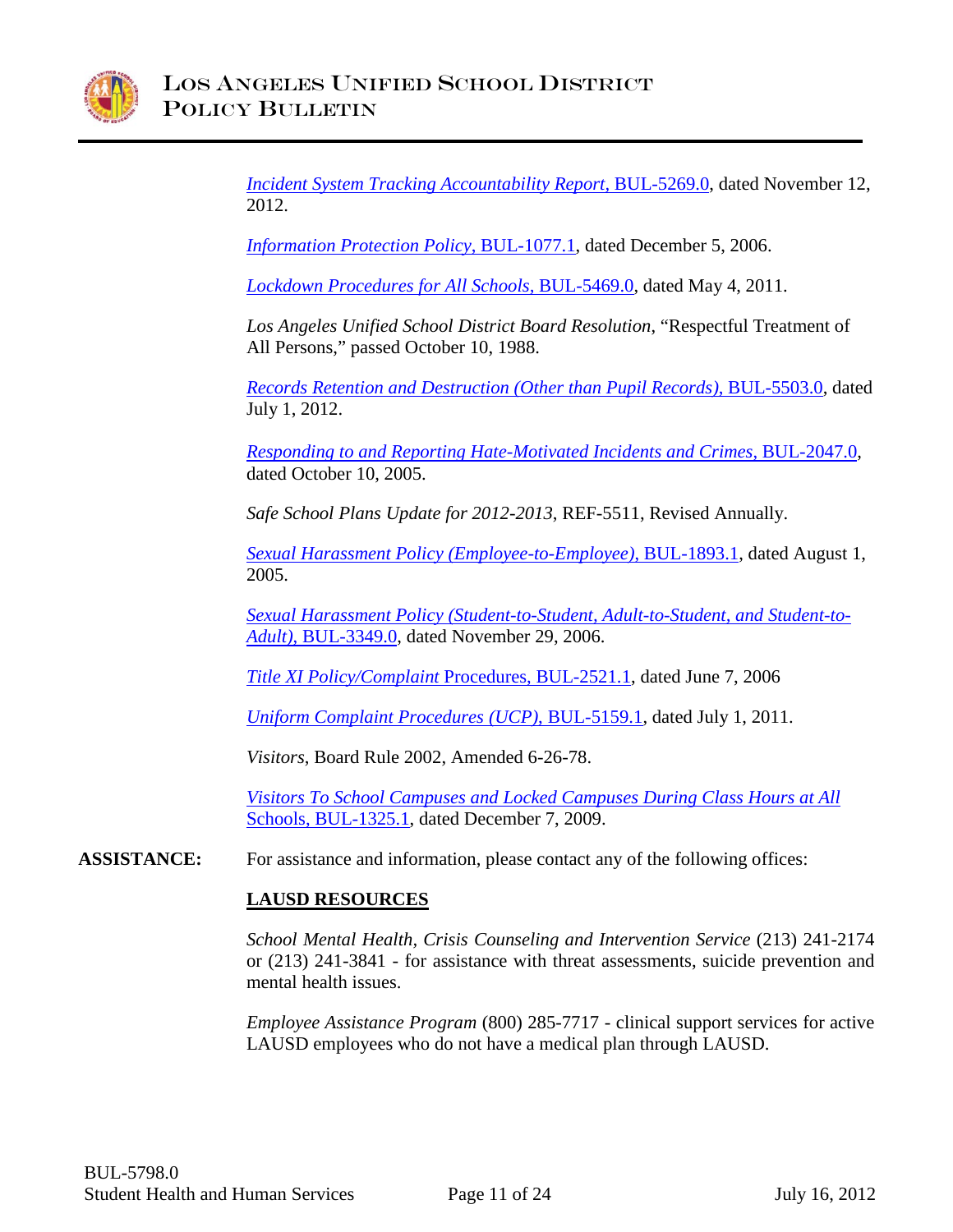

*Employee Benefits* - clinical support for issues such as stress, depression, family/relationship issues for active LAUSD employees with a medical plan.

- Anthem Blue Cross Customer Service (800) 700-3739
- Health Net (888) 426-0030
- Kaiser Permanente (800) 954-8000

*Employee Health Services* (213) 241-6326 - for assistance and consultation on medical aspects that may be present in cases.

*Equal Opportunity Section* (213) 241-7685 - for assistance with alleged adult-toadult discrimination and sexual harassment complaints.

*Employee Relations* (213) 241-6591 - for assistance with employee records and personnel files.

*Human Relations, Diversity and Equity* (213) 241-5337 - for assistance with issues of bullying, conflict resolution, and diversity trainings.

*Los Angeles School Police Department* (213) 625-6631 - for assistance with any law enforcement matters.

*Office of General Counsel* (213) 241-7600 - for assistance/consultation regarding legal issues.

*School Operations Division* (213) 241-5337 - for assistance in school operations and procedures concerning students and employees.

*Staff Relations (*213) 241-6056 - for assistance with employee disciplinary action.

## **NON-LAUSD RESOURCES**

*Los Angeles County Department of Mental Health ACCESS* (800) 854-7771 collaborates with Crisis Counseling & Intervention Services for the administration and coordination of all mental health and law enforcement mobile response services in the event of a critical incident, including Psychiatric Mobile Response Teams (PMRT) and School Threat Assessment Response Teams (START). These teams respond to schools, offices, and homes.

*Mental Evaluation Unit (MEU), including Staff Management Advisory and Response Team (SMART)* (213) 996-1300 or 1334 - for law enforcement and mental health response, when an individual is a flight risk, violent, or high risk for harm to self or others.

*Suicide Prevention Crisis Line* (877) 727-4747 - a 24 hour crisis line for individuals who are contemplating, threatening, or attempting suicide, including their family and friends.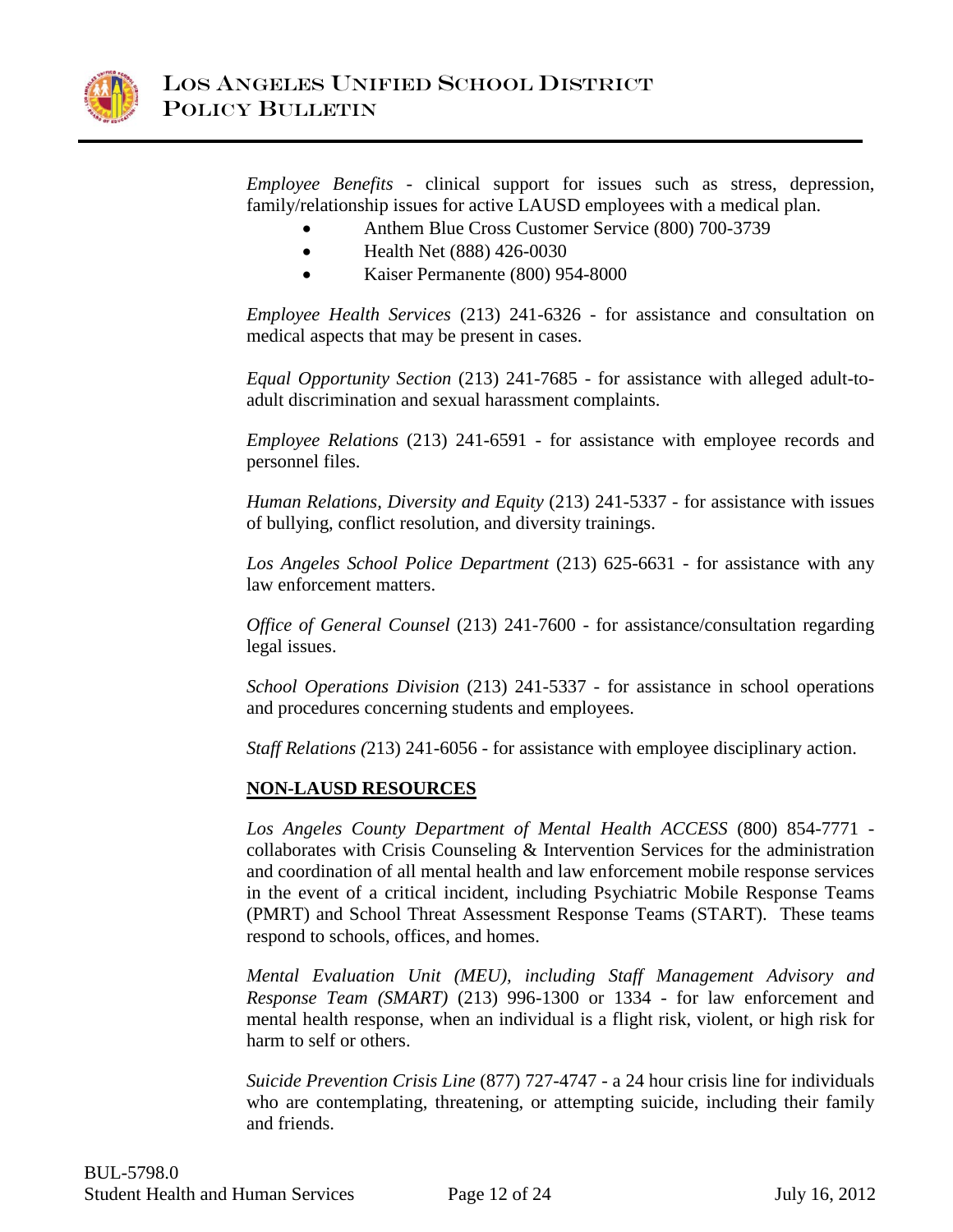#### ATTACHMENT A (Page 1 of 2) **[PROTOCOL FOR RESPONDING TO WORKPLACE VIOLENCE AND THREATS](#page-3-0)**

<span id="page-12-0"></span>The following is a summary checklist of general procedures for the administrator/supervisor to respond to any reports of workplace violence or threats (adult-to-adult). The urgency of the situation will dictate the order in which the subsequent steps are followed.

# **For a complete description of each procedure, refer directly to the Bulletin 5798.0, Guidelines Section, VI. Protocol for Responding to Workplace Violence and Threats.**

- A.  $\vert$  SECURE CAMPUS/OFFICE SAFETY (This may include calling law enforcement, the Los Angeles County Department of Mental Health, warning the intended victim(s), and/or consulting with School Mental Health, Crisis Counseling and Intervention Services.)
- B. | NOTIFY (ESC Operations Staff, ESC Instructional Directors; Unit Supervisor; Staff Relations; Other; document in iSTAR)
- C. | | INVESTIGATE

Prior to convening a multi-disciplinary threat assessment team, designated staff from the team should gather background information that includes:

- Employee information (e.g., name, date of birth, employee number, address)
- Emergency card information (e.g., family contact, health care provider information) Attendance record
- Review of District computers and property
- Any history or discipline related to the incident
- Statement from witnesses (e.g., teachers, other staff, students)
- Family situation
- Triggering events or other personal stressors (e.g., mental/physical health, death, divorce, economic or family stressors, legal matters)
- Access to weapons
- Other pertinent information (e.g., written material, e-mails, pictures, social network postings)
- D. CONVENE A THREAT ASSESSMENT TEAM (The multi-disciplinary team may include, but not be limited to, an Administrator, a Los Angeles School Police Department Officer, and a School Mental Health Administrator. **The person making the threat, the targeted individual(s), or witness(es) should not be part of the threat assessment team meeting.**)
- E.  $\vert$  ASSESS FOR RISK TO SELF OR OTHERS (see Attachment B, Workplace Violence Risk Assessment Checklist and Attachment C, Suicide Risk Assessment Checklist) Administrator/designee meets with the person making the threat. Multi-disciplinary threat assessment team determines the level of risk.
- $F.$  DETERMINE APPROPRIATE ACTION PLAN (Interventions will be based upon the severity and potential risk of the threat. The action plan determined by the team should be documented and managed by the school site administrator/designee.)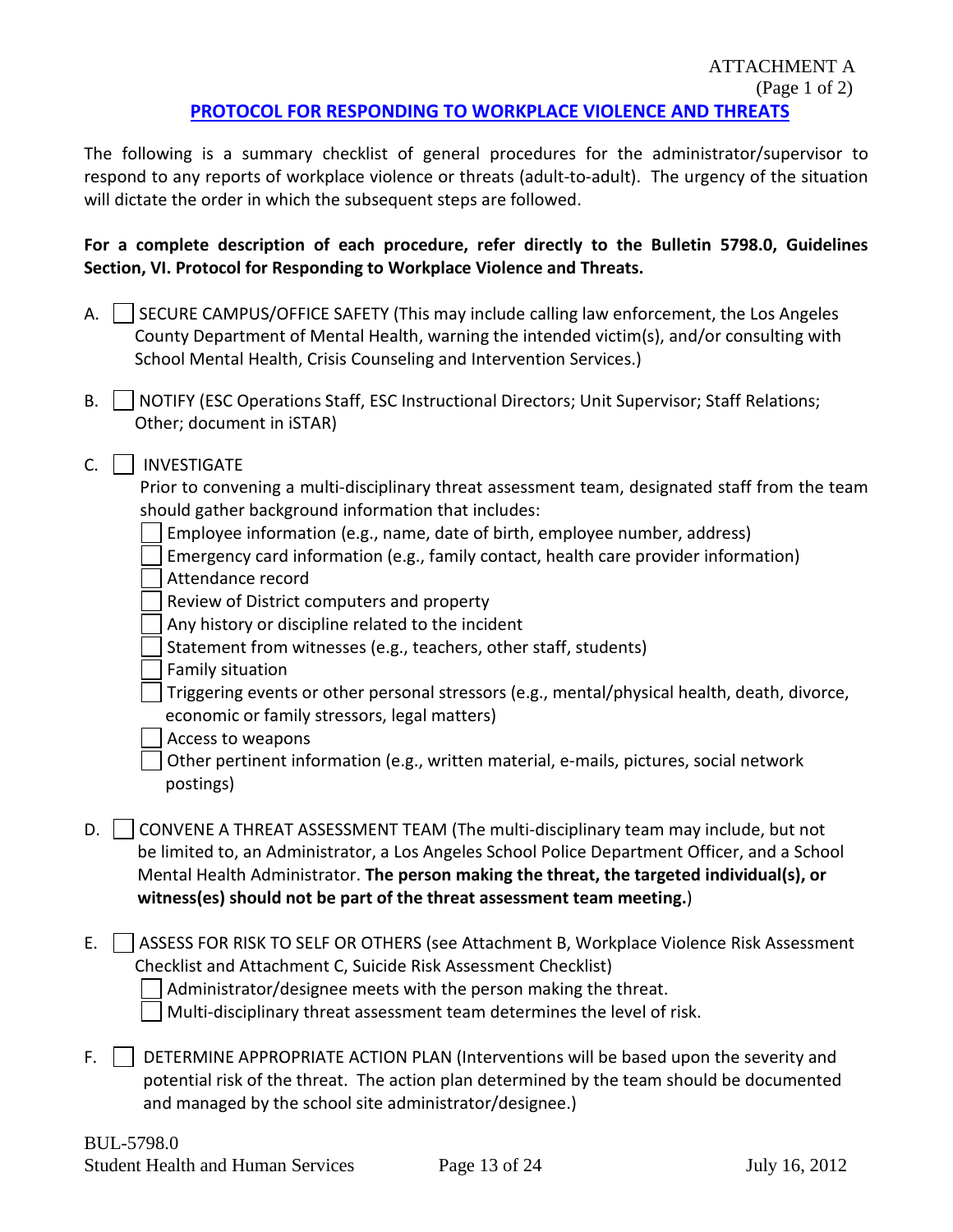#### $G.$  | | ADDITIONAL ACTIONS

May be required if the behavior falls under any of the following categories:

- 1. Criminal Threat (bodily harm or an immediate physical threat)
- 2. Disciplinary Action
- 3. Mental Health Evaluation
- 4. Employee Medical Issues
- H. | | PROVIDE RESOURCES (see Attachment E, Resource List).
- I.  $\parallel$  MONITOR AND MANAGE (Monitor until it is determined that the individual no longer poses an immediate threat to self or others; update iSTAR.)
- J. | DOCUMENT ALL ACTIONS (Maintain records and document in iSTAR.)

# **GENERAL PROTOCOL FOR RESPONDING TO COMPLAINTS, INCLUDING BULLYING**

The following is a checklist of general procedures for the administrator/supervisor to respond to any complaints, including bullying:

- A.  $\vert$  Secure campus/office safety.
- $B.$  Assure involved parties that allegations are taken seriously.
- $C.$  | Investigate promptly and thoroughly.
- $\mathsf{D.}$  | Request a factual written statement from the involved parties and, if appropriate, witnesses.
- E.  $\vert$   $\vert$  Consult with ESC, Staff Relations and other offices, as appropriate.
- F.  $\vert$  Take action to stop the behavior.
- G.  $\vert$  Document actions taken.
- $H.$  | Implement disciplinary action as needed.
- $I.$  | If appropriate, the victim may file a criminal complaint with law enforcement.
- J.  $\vert$  Continue to monitor behavior and address inappropriate/bullying behaviors.
- $K.$  Document the incident in iSTAR.

*If the allegation is against an administrator/supervisor, that person's supervisor shall respond to the complaint.*

#### **RESPONDING TO HARASSMENT AND DISCRIMINATION**

For matters of harassment and discrimination in employment, based on age, color, disability, national origin, race, religion, marital status, veteran status, sex (including sexual harassment), sexual orientation, gender identity or political affiliation, contact the Equal Opportunity Section at (213) 241- 7685.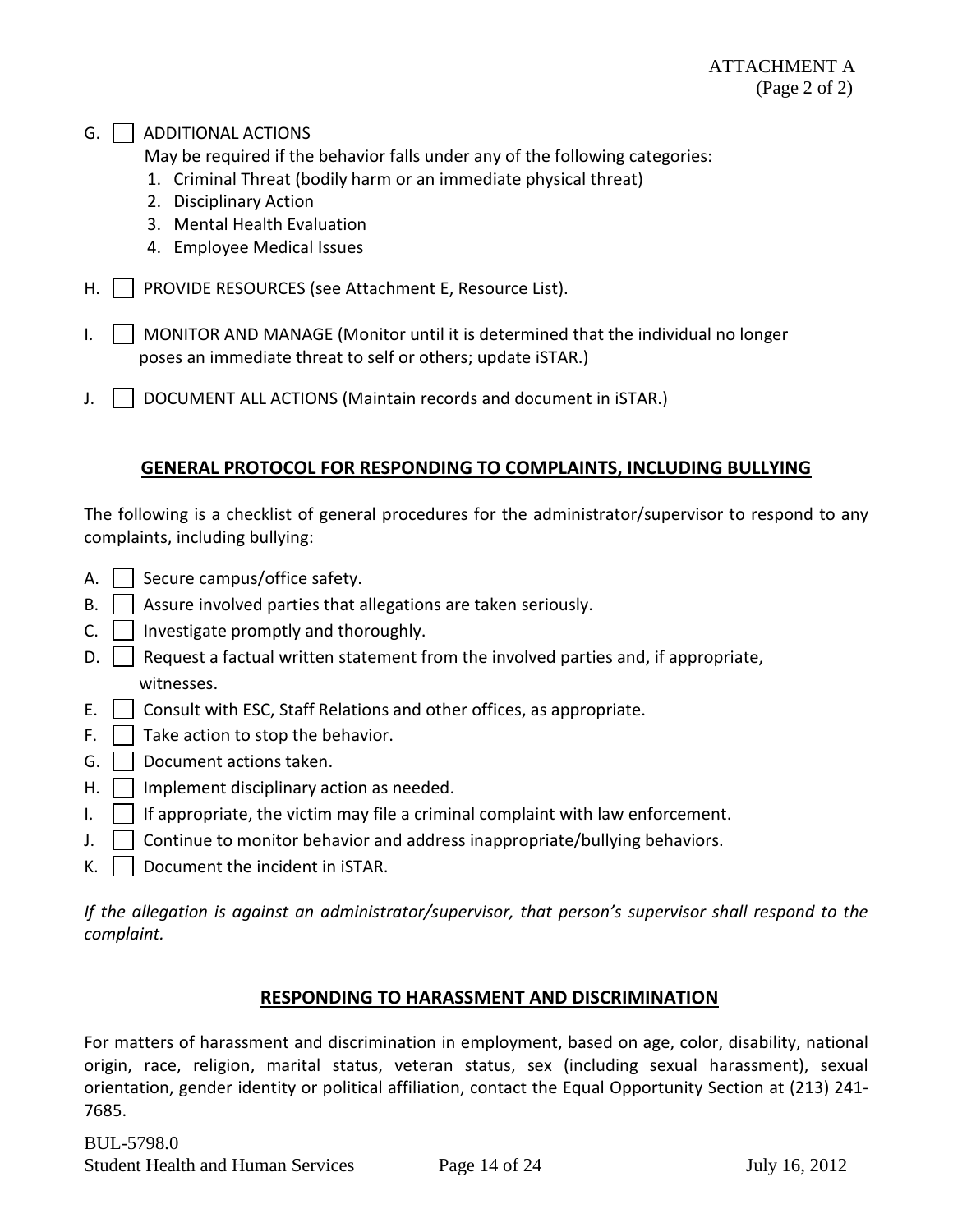#### ATTACHMENT B

(Page 1 of 2)

#### **[WORKPLACE VIOLENCE RISK ASSESSMENT CHECKLIST](#page-6-0)**

<span id="page-14-0"></span>Work Location:\_\_\_\_\_\_\_\_\_\_\_\_\_\_\_\_\_\_\_\_\_\_\_\_\_\_\_\_\_\_\_\_\_\_\_\_\_\_\_\_\_\_\_\_ Date:\_\_\_\_\_\_\_\_\_\_\_\_\_\_\_\_\_\_

In assessing for workplace violence, the following should be considered to determine low, moderate or high risk:

| <b>CATEGORY</b> |                                                           | <b>ASSESSMENT QUESTIONS</b>                                                                                                                                               | <b>YES</b> | <b>NO</b> | $\ast$ |
|-----------------|-----------------------------------------------------------|---------------------------------------------------------------------------------------------------------------------------------------------------------------------------|------------|-----------|--------|
| 1.              | Motive, Justification                                     | The individual has motive(s) or feels justified in carrying<br>out an act of violence.                                                                                    |            |           |        |
|                 | 2. Communication of<br>Intent                             | The individual has directly or indirectly communicated<br>ideas or intent to harm. Communications may be verbal,<br>non-verbal, electronic, written.                      |            |           |        |
| 3.              | Preoccupation with<br>Violence                            | The individual has demonstrated inappropriate interest in any of the<br>following:                                                                                        |            |           |        |
|                 |                                                           | School/terrorist attacks or attackers<br>$\bullet$                                                                                                                        |            |           |        |
|                 |                                                           | Incidents of mass violence such as terrorism, work<br>$\bullet$<br>place violence, mass murderers                                                                         |            |           |        |
|                 |                                                           | The individual views violence as an acceptable or<br>$\bullet$<br>only way to solve the problem                                                                           |            |           |        |
|                 | 4. History of<br>Violence/Threats                         | The individual has engaged in any attack-related<br>behaviors.                                                                                                            |            |           |        |
| 5.              | <b>Means and Access</b>                                   | The individual has the capacity to carry out an act of<br>targeted violence. This may include possession or access<br>to weapons.                                         |            |           |        |
| 6.              | Suicidal Ideation                                         | The individual is experiencing hopelessness, desperation<br>or despair. If yes, refer to Attachment B - Suicide<br>Assessment Checklist.                                  |            |           |        |
|                 | 7. Evidence of<br><b>Increasing Violence</b><br>Potential | The individual's conversation and "story" are consistent<br>with his or her actions. Consider frequency (how often);<br>recency (how recent); and intensity (how severe). |            |           |        |
| 8.              | Impact on Others                                          | Other people are concerned about the individual's<br>potential for violence.                                                                                              |            |           |        |
|                 | 9. Triggers                                               | There are circumstances that might increase the likelihood<br>of an attack. Examples may include employment action,<br>significant loss, or interpersonal conflict.       |            |           |        |
|                 | 10. Substance Use                                         | The overindulgence in and dependence of a drug or other<br>chemical leading to effects that are detrimental to the<br>individual's physical and mental health.            |            |           |        |
|                 | 11. Protective Factors                                    | The individual has positive professional, home, religious,<br>or community relationships.                                                                                 |            |           |        |
|                 |                                                           | The individual desires a positive resolution.                                                                                                                             |            |           |        |
|                 |                                                           | The individual exhibits appropriate coping and problem-<br>solving skills.                                                                                                |            |           |        |
|                 |                                                           | The individual understands and respects guidelines,<br>policies, and directives.                                                                                          |            |           |        |

#### \* = NEED MORE INFORMATION

Adapted from the US Secret Service & US Department of Education, **Threat Assessment in Schools: A Guide to Managing Threatening Situations and To Creating Safer School Climates**, Washington D.C., May 2002.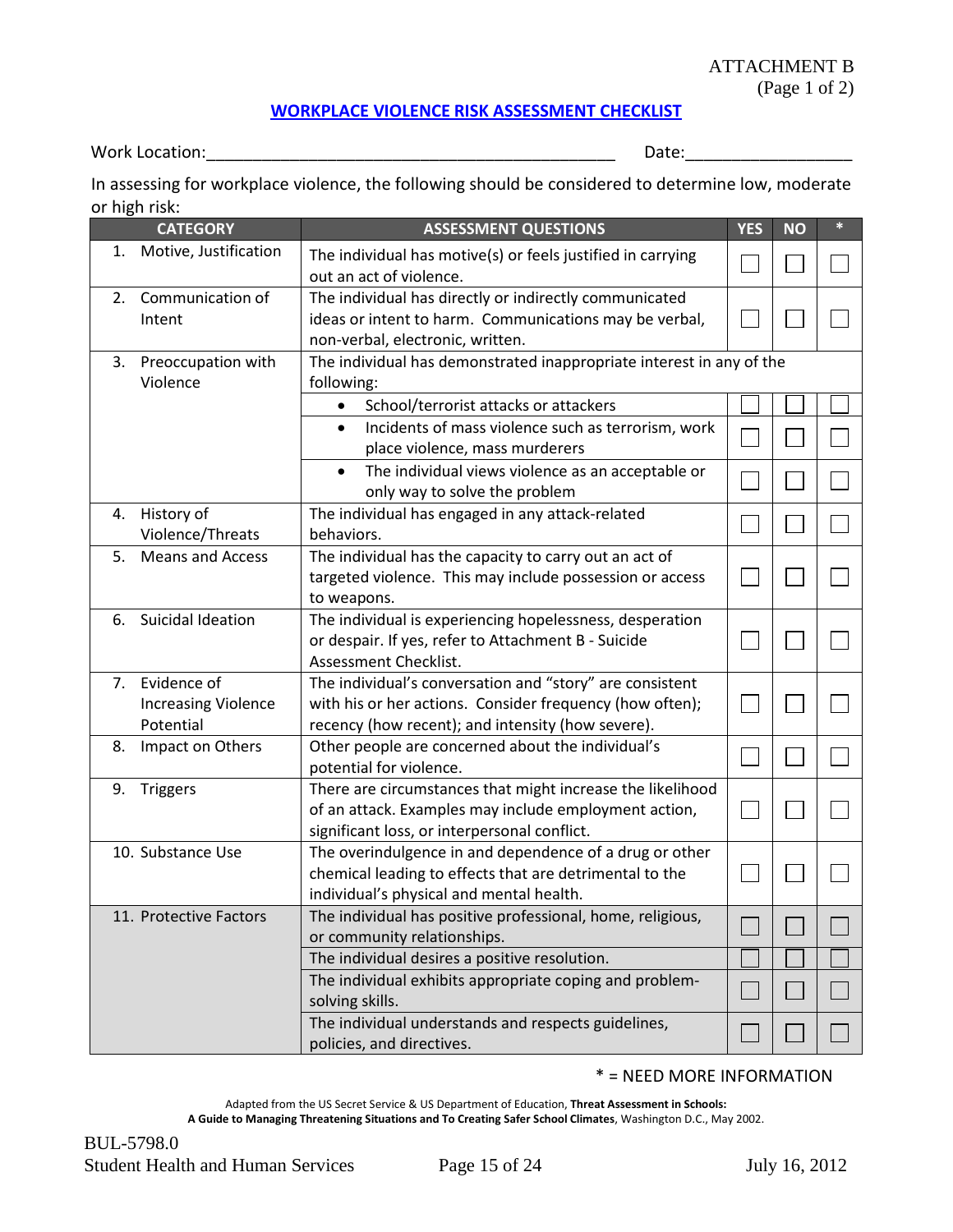|                    |  |  | $(\text{rage } 2 \text{ or } 2)$ |
|--------------------|--|--|----------------------------------|
| 12. Other Relevant |  |  |                                  |
| Factors            |  |  |                                  |
|                    |  |  |                                  |
|                    |  |  |                                  |
|                    |  |  |                                  |
|                    |  |  |                                  |
|                    |  |  |                                  |
|                    |  |  |                                  |
|                    |  |  |                                  |
|                    |  |  |                                  |
|                    |  |  |                                  |
|                    |  |  |                                  |
|                    |  |  |                                  |
|                    |  |  |                                  |
|                    |  |  |                                  |
|                    |  |  |                                  |
|                    |  |  |                                  |
|                    |  |  |                                  |
|                    |  |  |                                  |
|                    |  |  |                                  |
|                    |  |  |                                  |
|                    |  |  |                                  |
|                    |  |  |                                  |
|                    |  |  |                                  |
|                    |  |  |                                  |
|                    |  |  |                                  |
|                    |  |  |                                  |
|                    |  |  |                                  |
|                    |  |  |                                  |
|                    |  |  |                                  |
|                    |  |  |                                  |
|                    |  |  |                                  |

#### **ASSESSMENT RESULTS:**

**Low Risk** - Does not pose imminent danger to self or others; insufficient evidence for violence potential.

**Moderate Risk** - May pose imminent danger to self or others, but there is insufficient evidence to demonstrate a viable plan of action to do harm.

**High Risk** - Poses imminent danger to self or others with a viable plan to do harm; exhibits extreme and/or persistent inappropriate behaviors; sufficient evidence for violence potential; qualifies for immediate arrest or hospitalization.

Adapted from the US Secret Service & US Department of Education, **Threat Assessment in Schools: A Guide to Managing Threatening Situations and To Creating Safer School Climates**, Washington D.C., May 2002.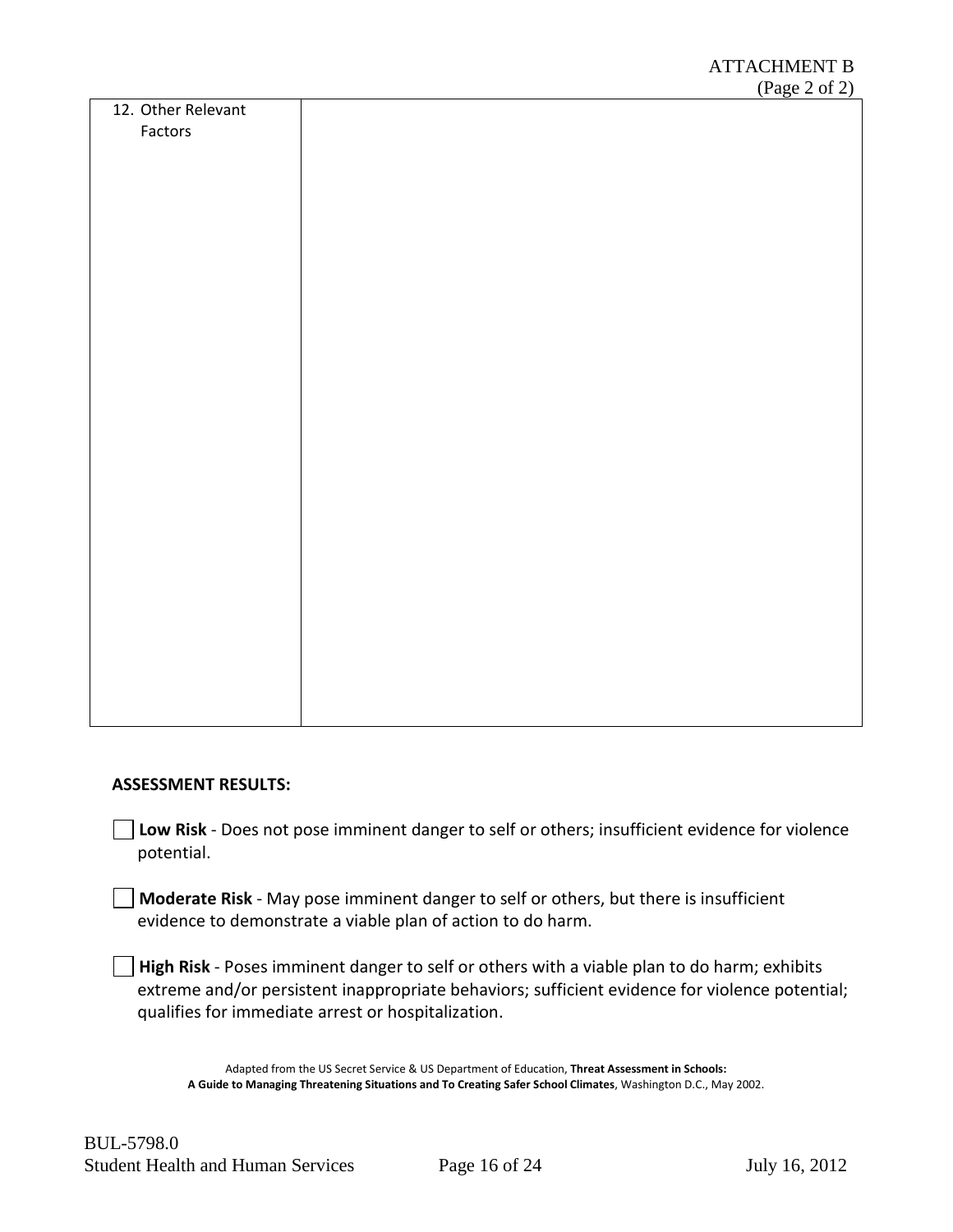#### **[SUICIDE RISK ASSESSMENT CHECKLIST](#page-6-1)**

<span id="page-16-0"></span>Work Location: \_\_\_\_\_\_\_\_\_\_\_\_\_\_\_\_\_\_\_\_\_\_\_\_\_\_\_\_\_\_\_\_\_\_\_\_\_\_\_\_\_\_\_\_\_\_\_ Date: \_\_\_\_\_\_\_\_\_\_\_\_\_

In assessing for suicide risk, the following should be considered to determine low, moderate or high risk. Categories and questions should be used as a guide and not read directly to the person being assessed.

|    | <b>CATEGORY</b>                  | <b>ASSESSMENT QUESTIONS</b>                                                                                                                                       | <b>YES</b> | <b>NO</b> | * |
|----|----------------------------------|-------------------------------------------------------------------------------------------------------------------------------------------------------------------|------------|-----------|---|
| 1. | Communication of<br>Intent       | Has the individual communicated directly or indirectly<br>ideas or intent to harm themselves? (Communications<br>may be verbal, non-verbal, electronic, written.) |            |           |   |
| 2. | Ideation                         | Has the individual ever had thoughts of suicide?                                                                                                                  |            |           |   |
| 3. | Attempts                         | Has the individual ever tried to kill themselves (i.e.<br>previous attempts, repetitive self-injury)?                                                             |            |           |   |
| 4. | Plan                             | Does the individual have a plan to harm/ kill<br>themselves now?                                                                                                  |            |           |   |
| 5. | <b>Means and Access</b>          | Does the individual have the means/access to kill<br>themselves?                                                                                                  |            |           |   |
|    | 6. Changes in Mood /<br>Behavior | In the past year, has the individual ever felt so sad<br>he/she stopped doing regular activities?                                                                 |            |           |   |
|    |                                  | Has the individual demonstrated abrupt changes in<br>behaviors?                                                                                                   |            |           |   |
|    |                                  | Has the individual demonstrated recent, dramatic<br>changes in mood?                                                                                              |            |           |   |
| 7. | <b>Stressors</b>                 | Has the individual ever lost a loved one by suicide?                                                                                                              |            |           |   |
|    |                                  | Has the individual had a recent death of a loved one or<br>a significant loss (i.e. breakup of a romantic<br>relationship)?                                       |            |           |   |
|    |                                  | Has the individual experienced a traumatic/stressful<br>event (i.e. domestic violence, community violence,<br>natural disaster)?                                  |            |           |   |
|    |                                  | Has the individual experienced victimization or been<br>the target of bullying/harassment/discrimination?                                                         |            |           |   |
| 8. | <b>Mental Illness</b>            | Does the individual have a history of mental illness (i.e.<br>depression, conduct or anxiety disorder)?                                                           |            |           |   |
| 9. | Substance Use                    | Does the individual have a history of substance abuse?                                                                                                            |            |           |   |
|    | 10. Protective Factors           | Does the individual have a support system of family or<br>friends?                                                                                                |            |           |   |
|    |                                  | Does the individual have a sense of purpose in his/her<br>life?                                                                                                   |            |           |   |
|    |                                  | Can the individual readily name plans for the future,<br>indicating a reason to live?                                                                             |            |           |   |

\* = NEED MORE INFORMATION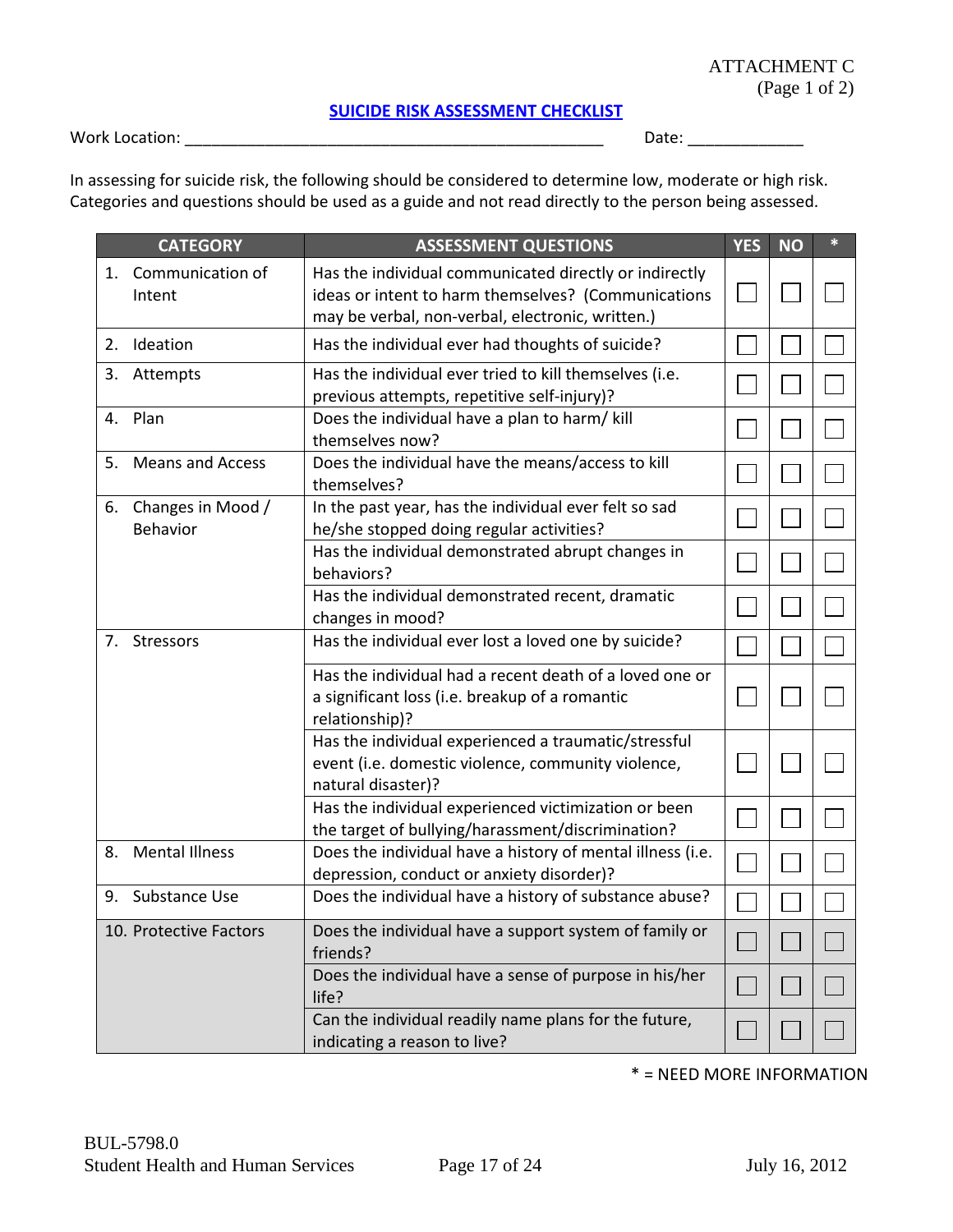| 11. Other Relevant |  |
|--------------------|--|
| Factors            |  |
|                    |  |
|                    |  |
|                    |  |
|                    |  |
|                    |  |
|                    |  |
|                    |  |
|                    |  |
|                    |  |
|                    |  |
|                    |  |
|                    |  |
|                    |  |
|                    |  |
|                    |  |
|                    |  |
|                    |  |
|                    |  |
|                    |  |

#### **ASSESSMENT RESULTS:**

- **Low Risk** Does not pose imminent danger to self; insufficient evidence for suicide potential. Low risk indicators may include: thoughts of suicide only in the past; history of depression; no previous attempts; no plan; no access to weapons or means; no recent losses; support system in place; no alcohol/substance abuse; positive coping skills.
- **Moderate Risk** May pose imminent danger to self, but there is insufficient evidence to demonstrate a viable plan of action to do harm.
- **High Risk**  Poses imminent danger to self with a viable plan to do harm; exhibits extreme and/or persistent inappropriate behaviors; sufficient evidence for violence potential; qualifies for immediate arrest or hospitalization. High risk indicators may include: current thoughts of suicide; current sense of hopelessness; previous attempts; has a plan; access to weapons or means; recent losses; no support system; alcohol/substance abuse; mental health history; precipitating events, such as loss of loved one, traumatic event, or bullying.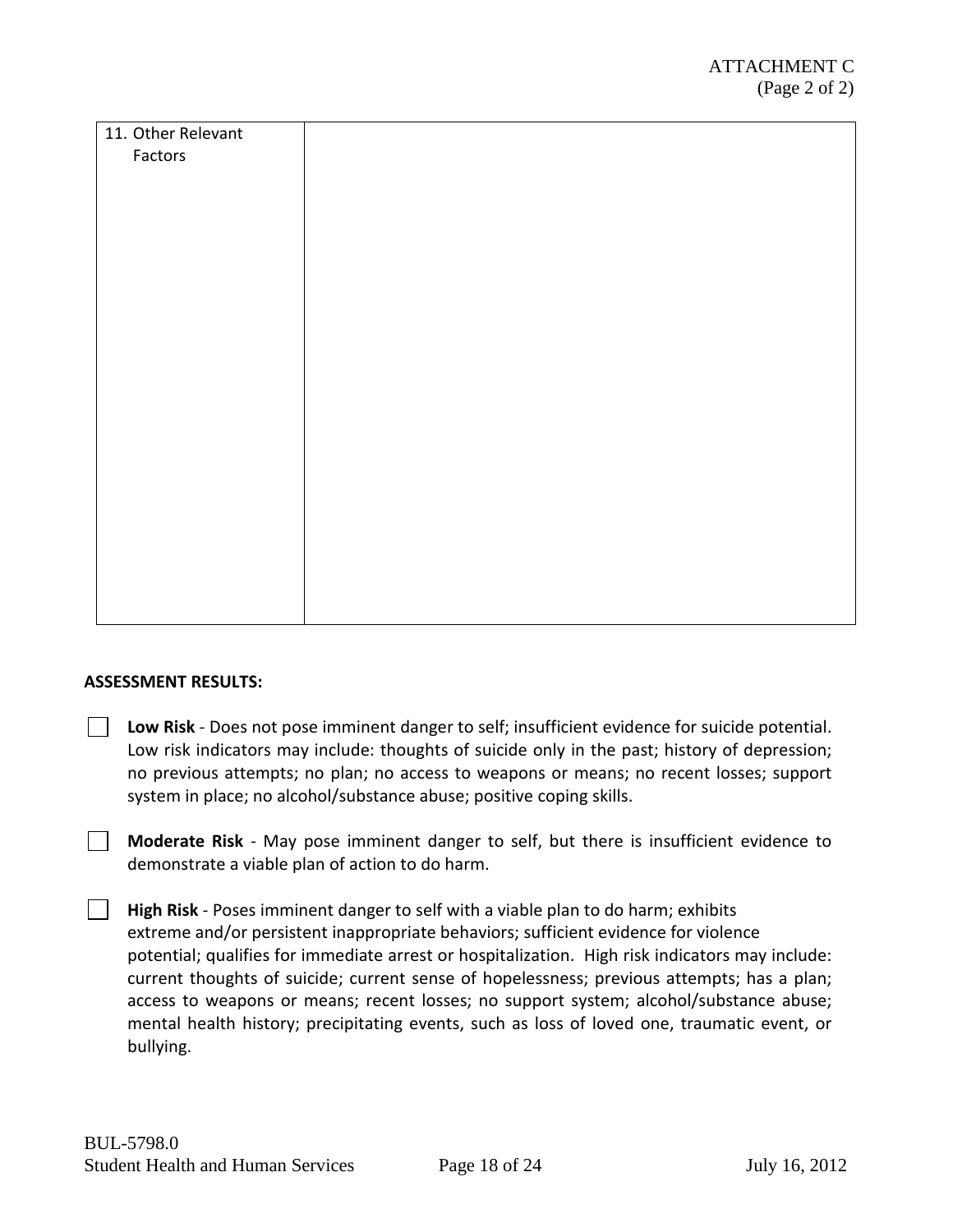<span id="page-18-0"></span>**Los Angeles Unified School District**

# **[WORKPLACE VIOLENCE COMPLAINT FORM](#page-2-0)**

| Work Location:                                                                                                                           |                                                                                                                               |             |                                                           |  |  |
|------------------------------------------------------------------------------------------------------------------------------------------|-------------------------------------------------------------------------------------------------------------------------------|-------------|-----------------------------------------------------------|--|--|
| Name:<br>Job Title:<br>Home Address:                                                                                                     | <u> 1999 - Johann Stoff, deutscher Stoff, der Stoff, der Stoff, der Stoff, der Stoff, der Stoff, der Stoff, der S</u>         |             | Employee #:                                               |  |  |
| City:                                                                                                                                    | and the control of the control of the control of the control of the control of the control of the control of the<br>Zip Code: |             |                                                           |  |  |
| E-mail Address:                                                                                                                          |                                                                                                                               |             |                                                           |  |  |
| Telephone:                                                                                                                               |                                                                                                                               | Cell Phone: | <u> 1989 - Andrea Station Books, amerikansk politik (</u> |  |  |
| Date of the alleged workplace violence incident:<br>1.<br>2. Name(s), Title(s), Work Location(s) and Telephone Number(s) of the accused: |                                                                                                                               |             |                                                           |  |  |
| Name                                                                                                                                     | Title                                                                                                                         | Location    | Tel. No.                                                  |  |  |
| Name                                                                                                                                     | Title                                                                                                                         | Location    | Tel. No.                                                  |  |  |

3. Present the facts of the alleged workplace violence act (FOR EXAMPLE: How did this affect you? Describe completely the reason(s) for your complaint. You must include the date(s) and relevant circumstance underlying your allegation. Give the names of all persons involved. ATTACH ADDITIONAL SHEETS AS NEEDED).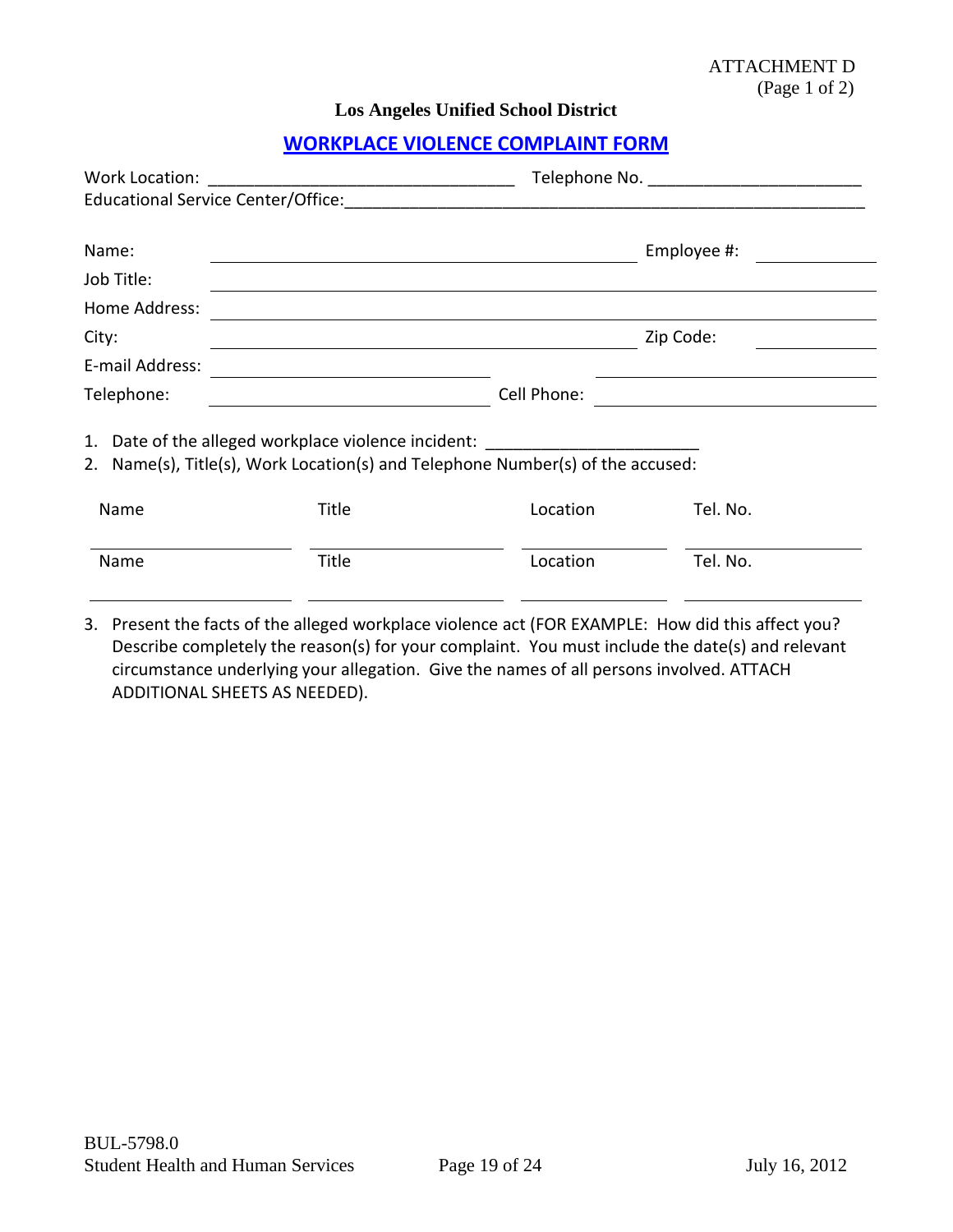|                                                                            |      | $({\rm Page}\ 2\ of\ 2)$ |
|----------------------------------------------------------------------------|------|--------------------------|
| 4. Do you have witnesses that can corroborate your allegations? $\Box$ Yes | l No |                          |
| If yes, please identify:                                                   |      |                          |

- 5. Please supply supporting evidence that you may have to document the basis for the alleged practice that you are claiming, e.g., copies of any written material that you believe support your allegation. I have attached supporting evidence:  $\Box$  Yes  $\Box$  No Please list the documents you have attached:
- 6. Have you filed any other claim, complaint or grievance related to this matter?  $\Box$  Yes  $\Box$  No If yes, please describe:

7. What remedy are you seeking to resolve your complaint?

| Complainant's Signature | Date |
|-------------------------|------|
|                         |      |

# **Submit this Workplace Violence Complaint Form and any attachments to your immediate supervisor. Keep a copy for your records.**

ATTACHMENT D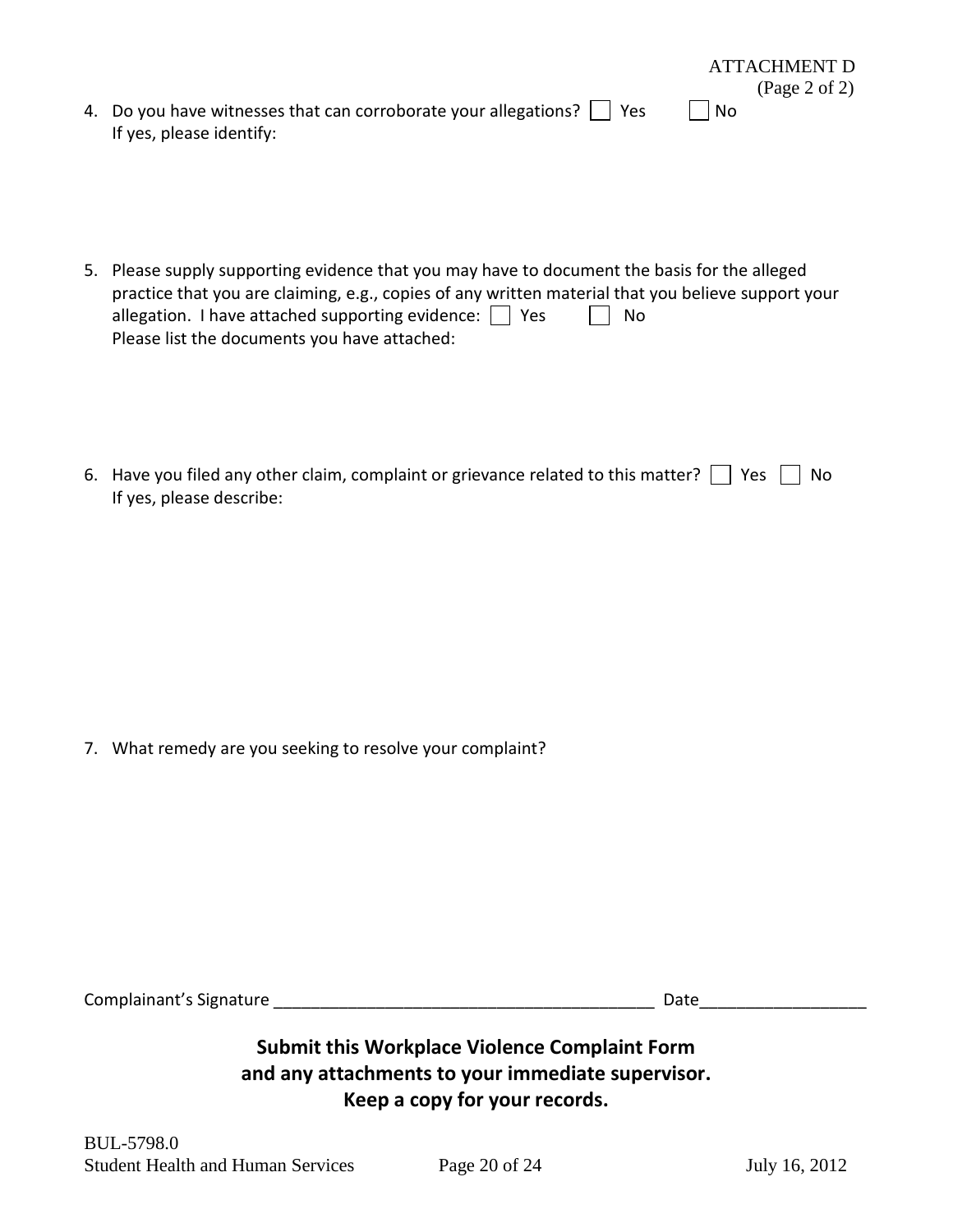# **[RESOURCE LIST](#page-8-0)**

<span id="page-20-0"></span>This list includes selected offices and community resources that can be helpful before, during and after a crisis. **Remember that your first call in a life-threatening emergency should be to 911**. To reach specific personnel, refer to the LAUSD Guide to Offices at [www.lausd.net,](http://www.lausd.net/) under "Offices".

| <b>EMERGENCY RESOURCES</b>                                                                              |                                                                        |  |  |  |
|---------------------------------------------------------------------------------------------------------|------------------------------------------------------------------------|--|--|--|
| LA County Department of Mental Health ACCESS (Psychiatric Mobile<br>Response Team) - 24/7               | (800) 854-7771                                                         |  |  |  |
| LA County INFO Line (24 hour hotline)                                                                   | 211                                                                    |  |  |  |
| Mental Evaluation Unit (MEU), including SMART                                                           | (213) 996-1300 / 1334                                                  |  |  |  |
| National Suicide Prevention Lifeline                                                                    | (800) 273-8255                                                         |  |  |  |
| <b>Suicide Prevention Crisis Line</b>                                                                   | (877) 727-4747                                                         |  |  |  |
| <b>LAUSD RESOURCES</b>                                                                                  |                                                                        |  |  |  |
| Crisis Counseling & Intervention Services, School Mental Health                                         | $(213)$ 241-3841                                                       |  |  |  |
| <b>Employee Assistance Program</b>                                                                      | (800) 285-7717                                                         |  |  |  |
| <b>Employee Benefits</b><br>Anthem BlueCross Customer Service<br><b>Health Net</b><br>Kaiser Permanente | $(213)$ 241-4262<br>(800) 700-3739<br>(888) 426-0030<br>(800) 954-8000 |  |  |  |
| <b>Employee Health Services</b>                                                                         | $(213)$ 241-6326                                                       |  |  |  |
| <b>Equal Opportunity Section</b>                                                                        | $(213)$ 241-7685                                                       |  |  |  |
| <b>Employee Relations</b>                                                                               | $(213)$ 241-6591                                                       |  |  |  |
| Human Relations, Diversity and Equity - School Operations                                               | $(213)$ 241-5337                                                       |  |  |  |
| <b>Educational Service Center (ESC) Operations Coordinators</b>                                         | <b>Check ESC Directory</b>                                             |  |  |  |
| Los Angeles School Police Department (LASPD)<br>Watch Commander (24/7-entire year)                      | $(213)$ 625-6631                                                       |  |  |  |
| <b>Office of General Counsel</b>                                                                        | $(213)$ 241-7600                                                       |  |  |  |
| <b>School Operations Division</b>                                                                       | $(213)$ 241-5337                                                       |  |  |  |
| <b>Staff Relations</b>                                                                                  | $(213)$ 241-6056                                                       |  |  |  |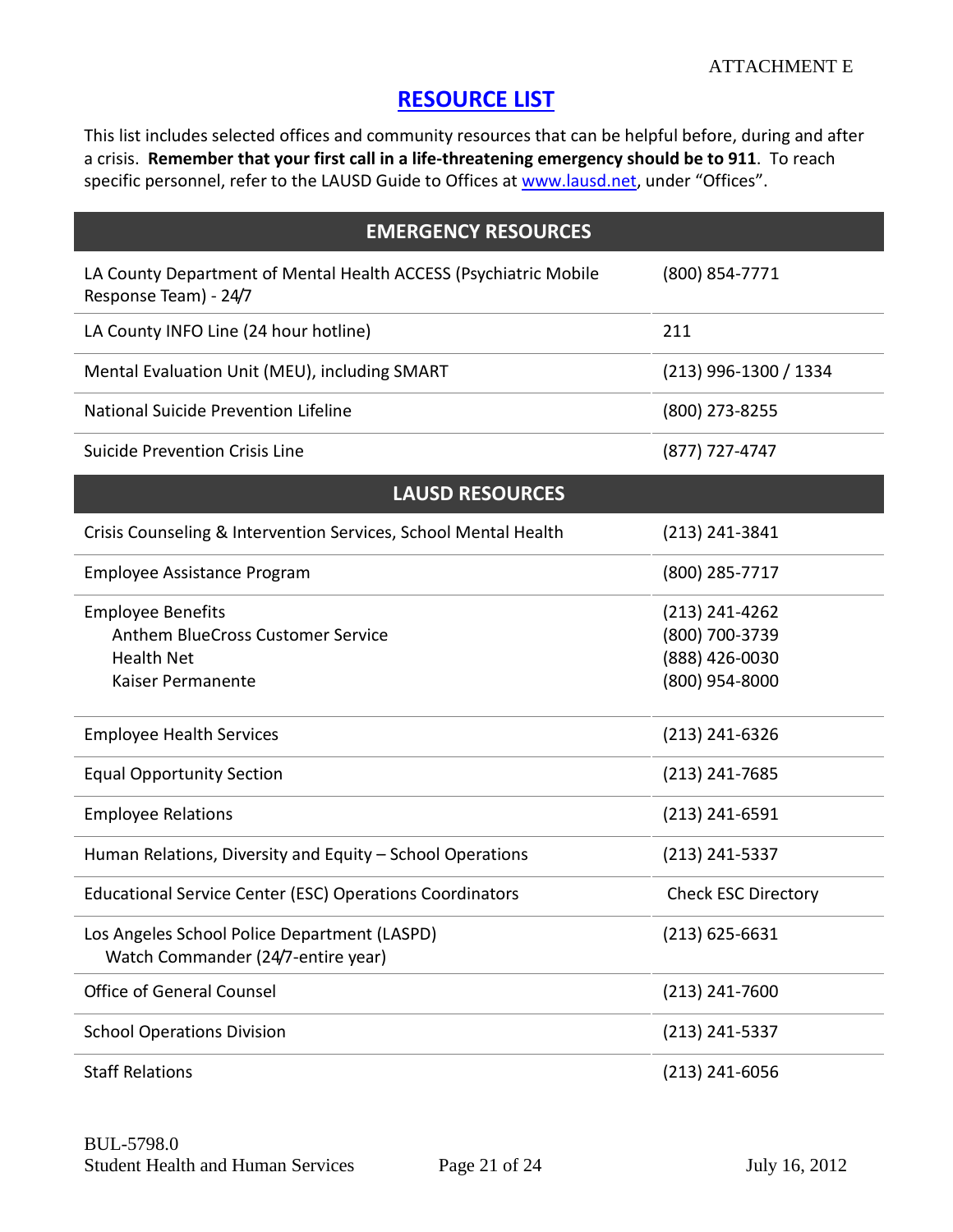ATTACHMENT F (Page 1 of 2)

<span id="page-21-0"></span>**[INTER-OFFICE CORRESPONDENCE](#page-9-0)**



**LOS ANGELES UNIFIED SCHOOL DISTRICT**

**John E. Deasy, Ph.D.** Superintendent of Schools

**Michelle King** Senior Deputy Superintendent of **Operations** 

# **Attorney Client Communication Confidential & Privileged**

DATE:

**RE: THREAT ASSESSMENT NOTES**

**These are CONFIDENTIAL NOTES for use by Los Angeles Unified School District attorneys. No copies of these notes shall be furnished to anyone including employees, students, or parents without permission from the Office of General Counsel.**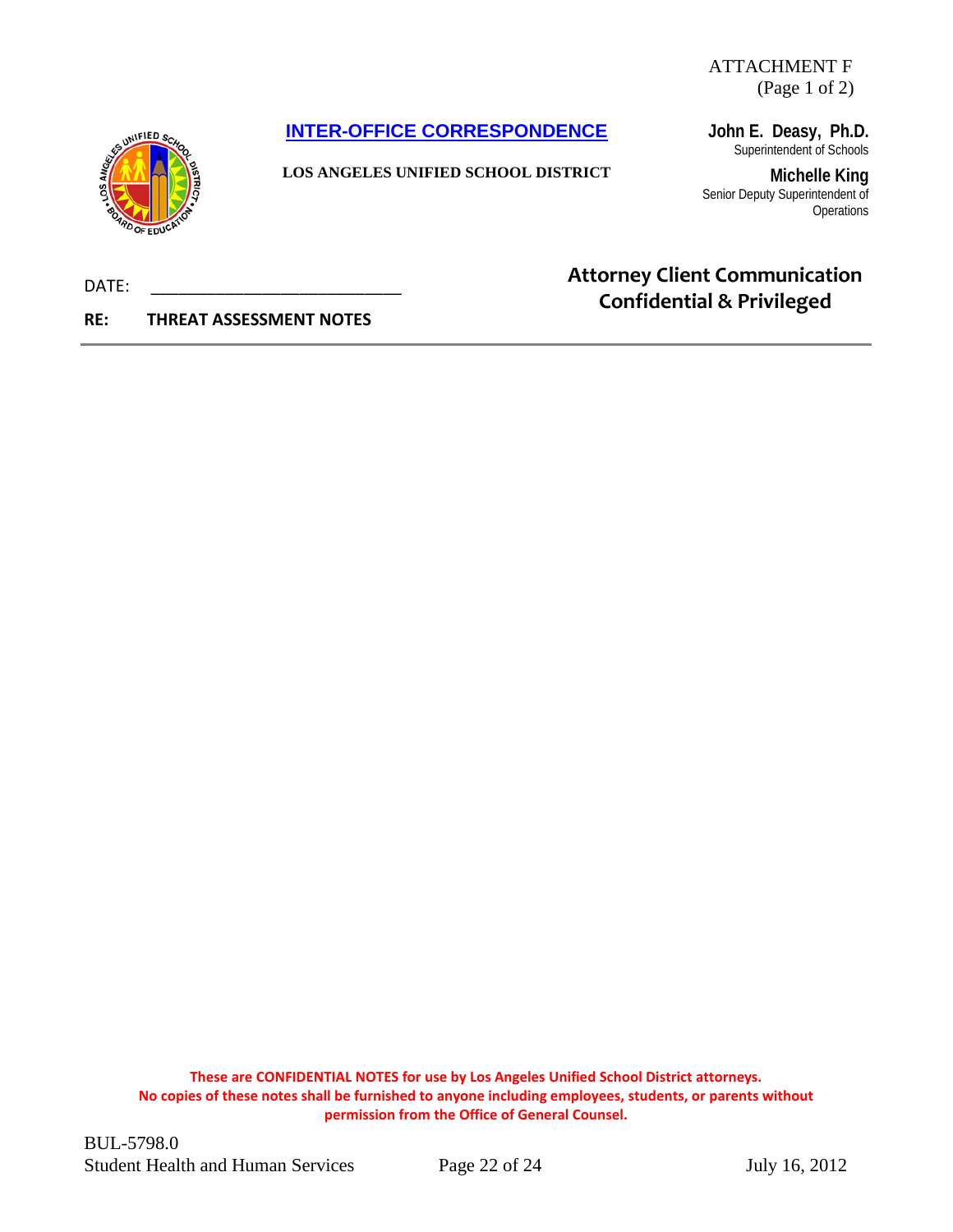#### **THREAT ASSESSMENT NOTES**

# **Attorney Client Communication Confidential & Privileged**

**These are CONFIDENTIAL NOTES for use by Los Angeles Unified School District attorneys. No copies of these notes shall be furnished to anyone including employees, students, or parents without permission from the Office of General Counsel.**